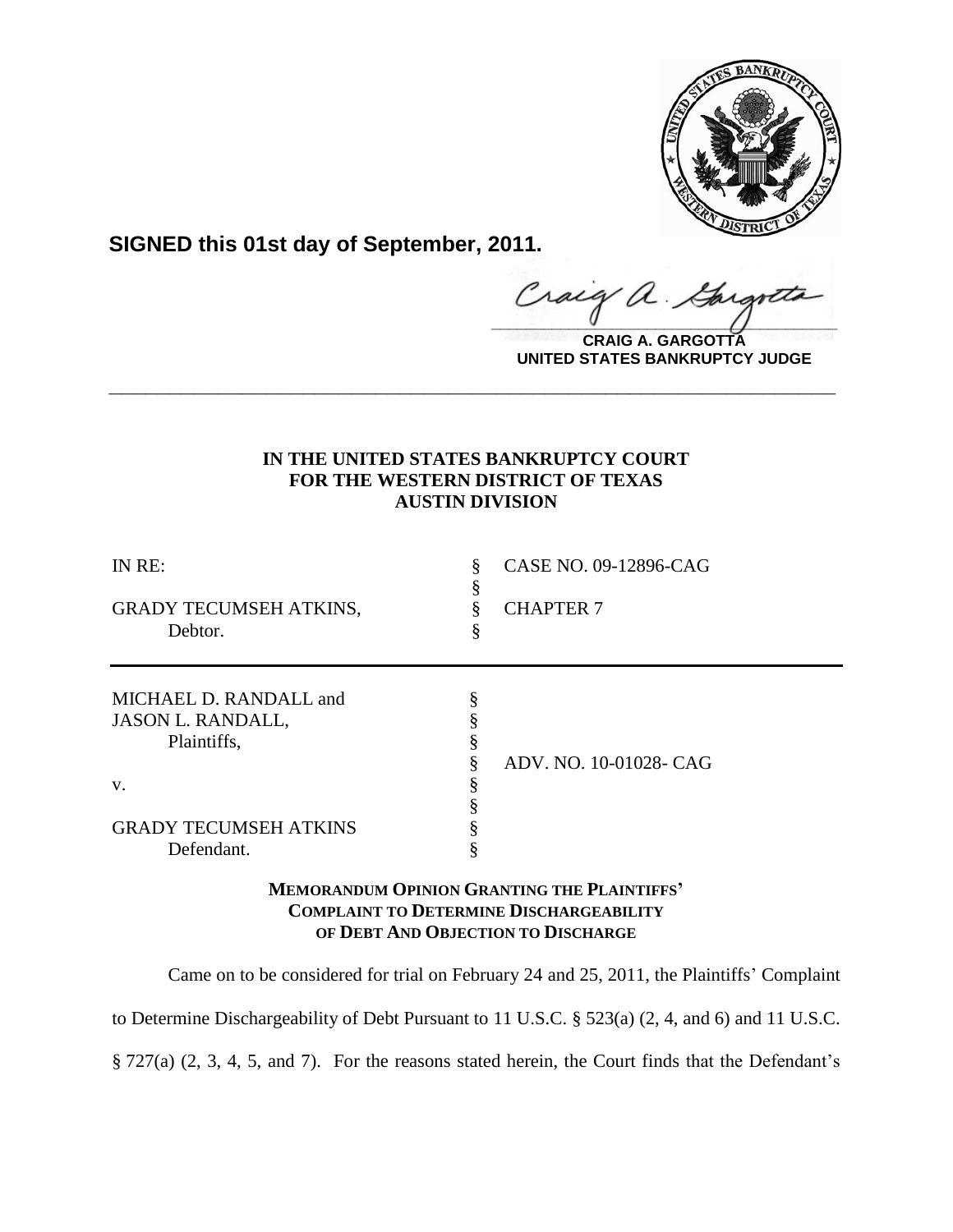debt to Plaintiffs is nondischargeable pursuant to 11 U.S.C.  $\S$  523(a)(4) and (a)(6), and the Defendant will not receive his Chapter 7 discharge under section 727(a)(2), (a)(5) and (a)(7).

As an initial matter, the Court finds that it has jurisdiction over this proceeding pursuant to 28 U.S.C. § 157 and 1334. This matter is a core proceeding as defined under 28 U.S.C. § 157(b)(2)(I) (determination of discharge of particular debts) and (J) (objections to discharge). The Court finds venue is proper under 28 U.S.C. § 1408(1). This matter is referred to the Court pursuant to the District's Standing Order on Reference. The Court may make its findings of fact and conclusions of law pursuant to Federal Rule of Bankruptcy Procedure 7052.

## **BACKGROUND**

Defendant Grady Atkins is or was the owner, founder, and insider of Scooter Revolution. Plaintiffs Michael D. Randall ("MDR") and Jason L. Randall ("JLR") are individual creditors of Defendant Atkins in the Scooter Revolution bankruptcy and Defendant Atkins' individual bankruptcy. *In re Scooter Revolution, LLC*, Case No. 09-12410-CAG, Chapter 7*; In re Grady Tecumseh Atkins*, Case No. 09-12896-CAG, Chapter 7, in the United States Bankruptcy Court for the Western District of Texas, Austin Division.

Initially, on or about April 4, 2008, MDR loaned \$46,720 to Atkins to finance the Scooter Revolution business. The terms of the first note expressly stipulated that the loan proceeds could only be used for business purposes.

In May of 2008, MDR loaned Atkins an additional \$59,840. The second note provided that the proceeds would be used only for the purchase of 64 specific scooters, 48 Vintage and 16 Milan models. These scooters would be security for the note and an installment was to be paid within seven days of a completed sale of any identified scooter. Additionally, the second note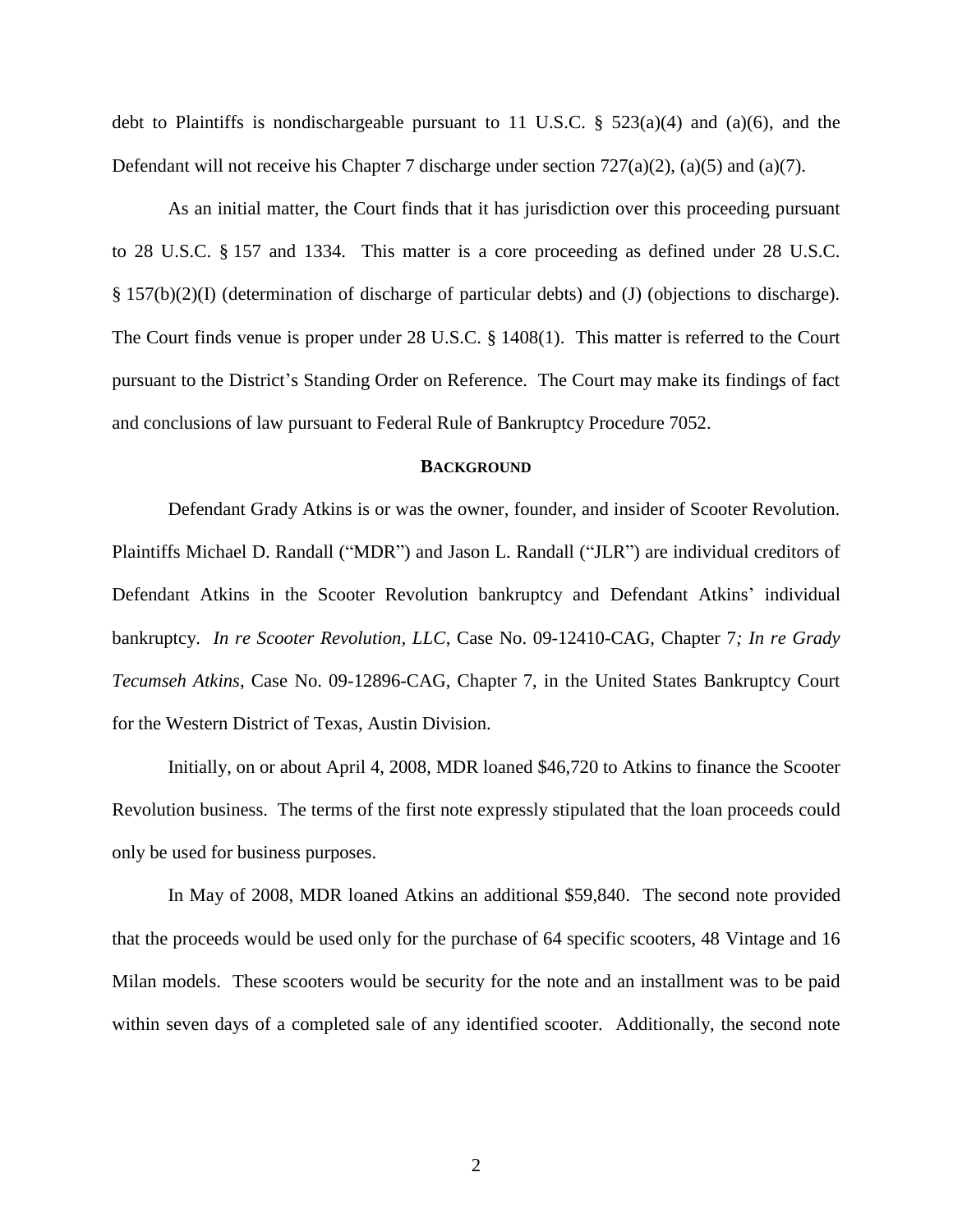required that Atkins provide bi-monthly reports of the inventory and sales status of the collateral scooters.

In the summer of 2008, Defendant and Plaintiffs discussed the financing of a large order of scooters from China. On or about July 22, 2008, Atkins received a quote from Flyscooters, LLC, a China-based scooter manufacturer. On or about July 23, 2008, Atkins provided the Plaintiffs with invoice number 1239, which provided a quote for the sale of 200 Moderna scooters, 72 Kina scooters, and 65 Barcelona scooters (a total of 337 scooters) for approximately \$340,567. This estimate included port fees, shipping and handling, and parts.

On or about August 5, 2008, Plaintiffs loaned Defendant Atkins and Scooter Revolution \$332,065 expressly for this large purchase of scooters and entrusted the funds to Atkins. This third promissory note specified that the proceeds would be used only for the purchase of the 337 specific scooters: 200 Moderna, 72 Kina, and 65 Barcelona models. Defendant Atkins executed the note and represented that he would spend the funds only on 337 specified scooters. Plaintiffs relied on Defendant's representations.

Within a few days of the third note's execution, Atkins placed a large order with Flyscooters, LLC. Defendant Atkins did not order the 337 scooters, but 290 scooters in total. On or about August 9, 2008, Defendant Atkins wired \$113,821.67 to Flyscooters, LLC, purportedly in payment of invoice number 1849, not invoice number 1239. Defendant Atkins informed Plaintiffs of the transfer of funds, but did not tell them that he had not ordered the 337 scooters as promised. On or about February 10, 2009, Defendant Atkins transferred another \$150,000 to Flyscooters, LLC.

These were the only two large, lump sum wire transfers made in connection with the large scooter order and they total only \$263,821.67; this is \$68,243.33 less than the total amount

3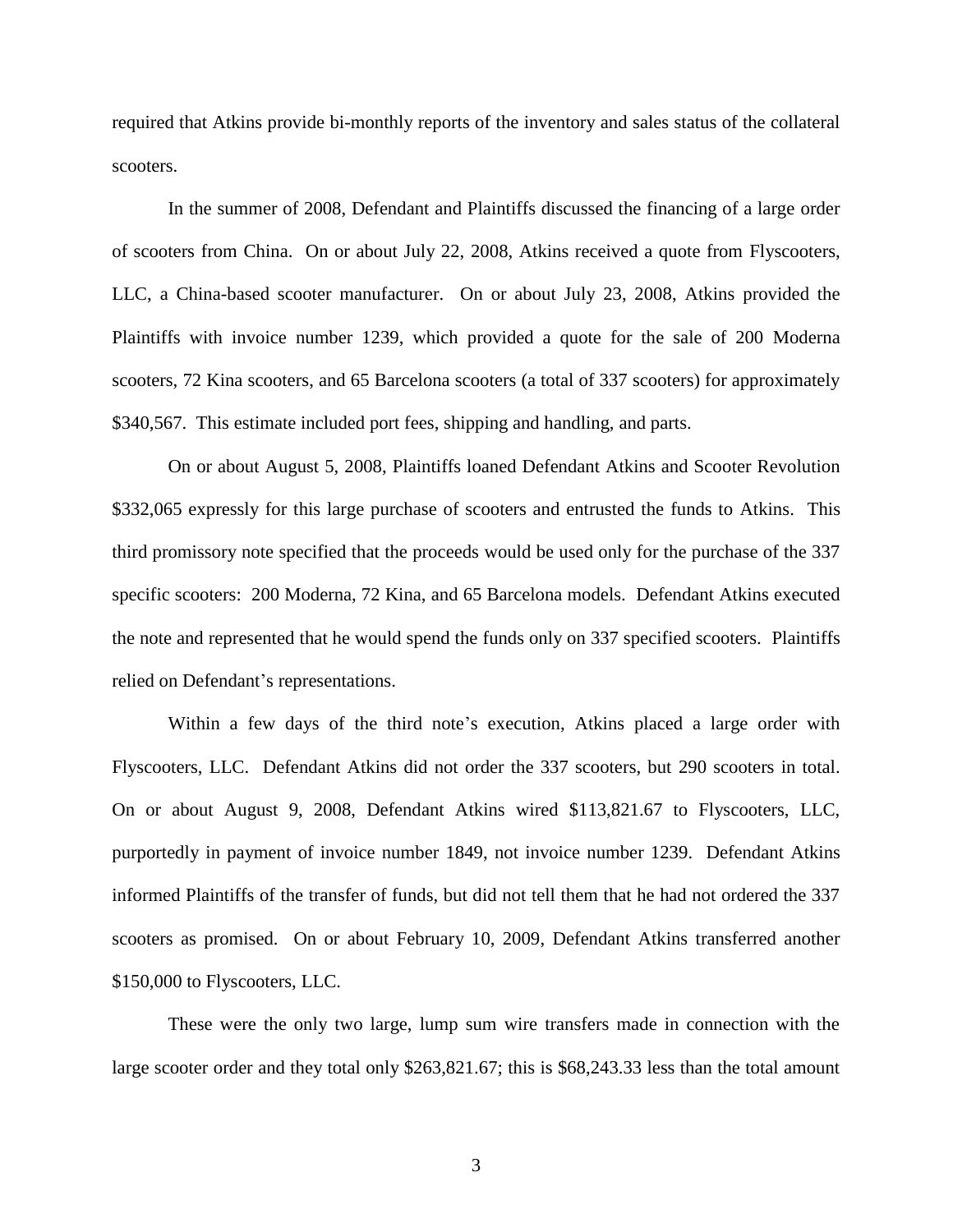of the third loan. Defendant only purchased 290 scooters (182 Moderna, 54 Kina, and 54 Barcelona).

## **PARTIES' CONTENTIONS**

Between the two of them, Plaintiffs Michael D. Randall and Jason L. Randall made three loans for approximately \$438,000 to Defendant Grady Atkins to finance Scooter Revolution, LLC. Plaintiffs allege that Defendant obtained this financing by false pretenses, a false representation, or actual fraud by promising to use the loan proceeds to purchase specific inventory (which was to serve as collateral for the loans), and by misrepresenting the financial condition of Scooter Revolution. Further, Plaintiffs allege that Defendant Atkins, with the intent of deceiving Plaintiffs, made use of materially false statements in writing about the financial condition of Scooter Revolution on which Plaintiffs reasonably relied.

Additionally, Plaintiffs allege that these debts are not dischargeable because Defendant Atkins committed fraud or defalcation while acting in a fiduciary capacity, embezzlement, or larceny. Plaintiffs further allege that the debt is not dischargeable because Defendant caused willful and malicious injury to the Plaintiffs.

Under 11 U.S.C. § 727(a), Plaintiffs allege that Defendant Atkins concealed, destroyed, mutilated, falsified, or failed to keep or preserve recorded information, including books, documents, records, and papers, from which his and Scooter Revolution's financial condition and business transactions might be ascertained, and that such acts and failures to act were not justified under the circumstances of the case.

Finally, Plaintiffs allege that Defendant Atkins and his wife filed false claims and made misrepresentations in connection with Defendant's personal bankruptcy and the bankruptcy of Scooter Revolution. In response, Defendant denies Plaintiffs' allegations.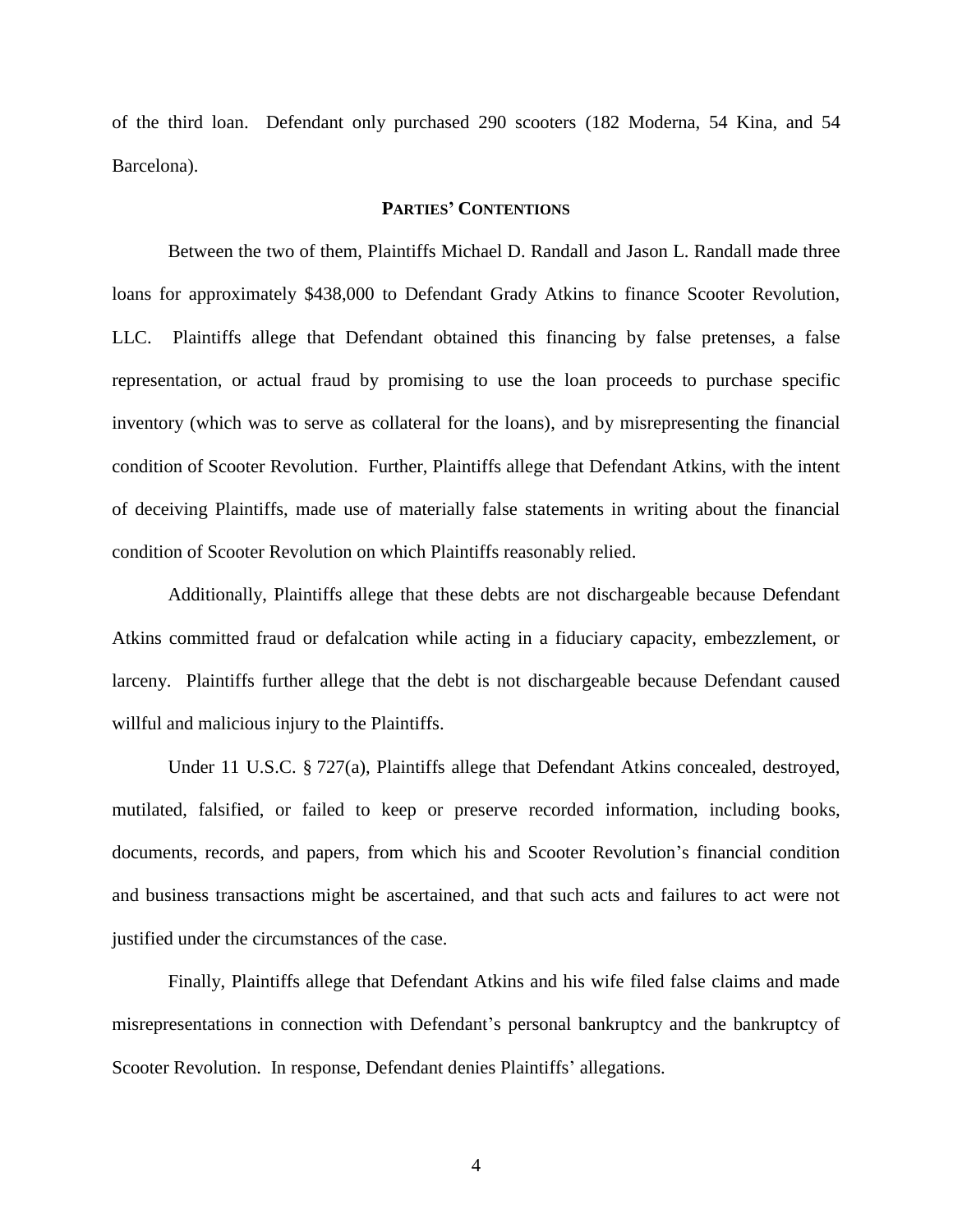### **FINDINGS OF FACT**

This adversary proceeding illustrates what can happen when friends become business partners and enter into a business relationship without the assistance of counsel. MDR met Atkins in 2004 when Atkins became a tenant at one of MDR's rental properties. Soon thereafter, MDR and Atkins became social friends. MDR hired Atkins as a computer technician to help with the network for his business Freedom Holdings Co. ("Freedom"). Freedom is in the business of selling tickets for concerts and sporting events.

After working for MDR for about six months, Atkins approached MDR about sponsoring a business venture with seed capital of \$10,000 to start up a scooter business in Austin, Texas. Thereafter, Atkins and MDR entered into a promissory note ("Note One") on April 4, 2008, in the total amount of \$467,720. (See Plaintiffs' ("P") exhibit 1.) Note One was the consolidation of prior notes MDR had given Atkins that were for operating capital. Note One extended the term of the earlier notes and lowered the monthly payments. The loan was described for business purposes only. MDR drafted Note One and the parties entered into the agreement without the assistance of counsel.

In May 2008, Atkins and MDR entered into a second promissory note ("Note Two") in the principal sum of \$59,840. (P-2.) Note Two was a newly originated note for the acquisition of inventory. Atkins used the loan proceeds to purchase 48 Vintage and 16 Milan scooters for his store inventory.

Shortly thereafter, on August 5, 2008, both Plaintiffs and the Defendant entered into a third promissory note ("Note Three") for the purchase of 337 scooters from China. (P-3.) The purchase of scooters was to include 200 Moderna, 72 Kiva, and 65 Barcelona scooters. The scooters were to bear the Scooter Revolution name. Note Three was labeled for "business"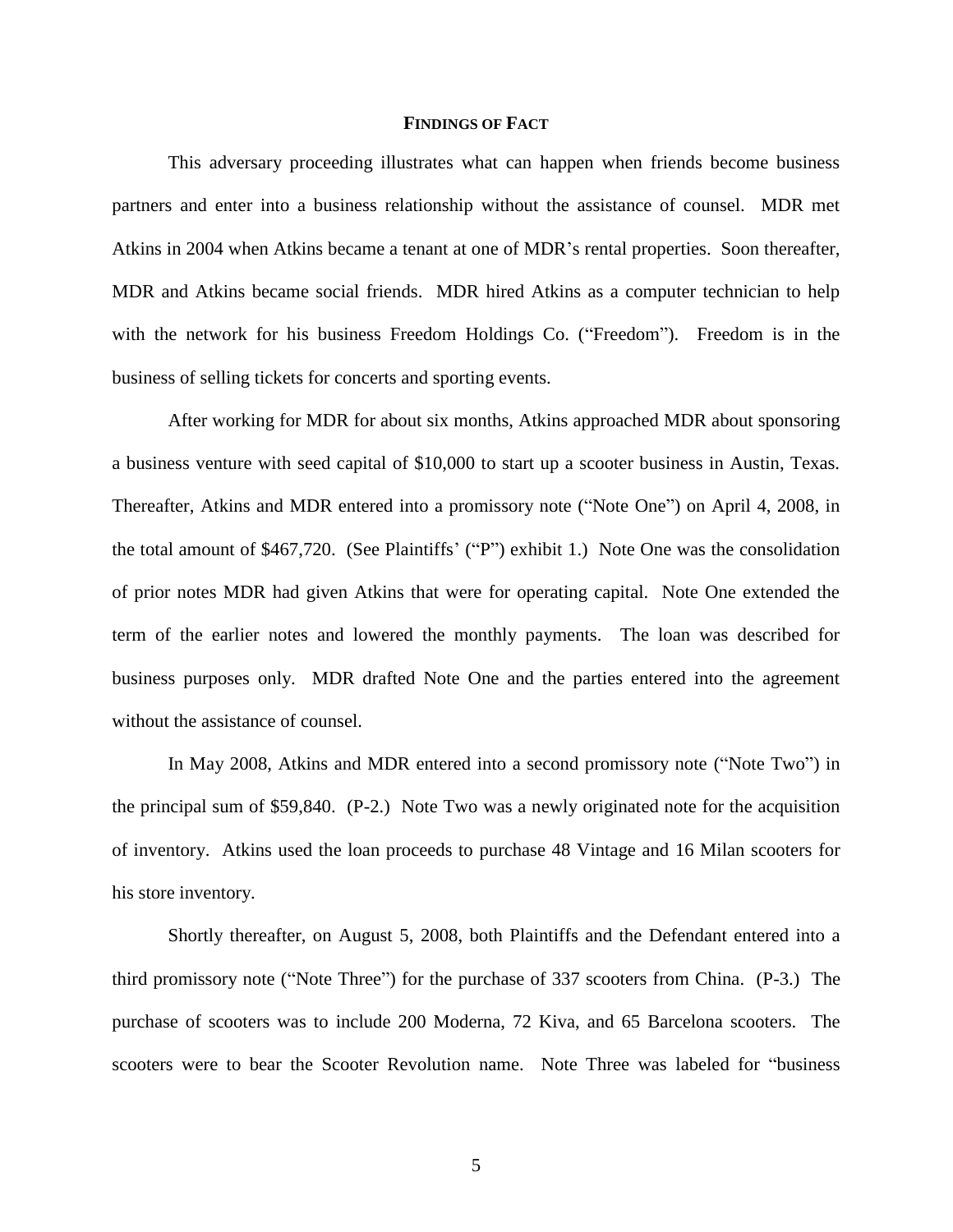purposes only," for the limited purpose of purchasing inventory with a due date of December 31, 2010.

During the process of making these loans and thereafter, the Randalls corresponded with Atkins generally by email regarding the status of the business and how sales were progressing. It should be noted that notwithstanding the personal relationship the parties had forged over roughly four years, neither party had sought any professional advice (legal or business) regarding the operation of the business. Atkins' unrebutted testimony was that he had little past high school education, a modicum of sales experience based on online cutlery sales, and a business acumen premised on "on the job learning."

The course of dealings after Atkins received the proceeds of the three promissory notes was largely memorialized by emails. For example, on August 5, 2008, Atkins advised the Randalls that he would pay 30% of the cost of the inventory from China upfront, and the balance when the scooters were delivered. (P-95.) On November 18, 2008, Atkins advised the Randalls that he had placed the order for the 337 scooters and that he had paid the 30% down payment and reserved the remaining 70% for payment upon receipt of the inventory. (P-152.)

After receipt of the purported inventory of 337 scooters from China, there was a gap in correspondence between the parties. Notably, the next email Atkins sent the Randalls of relevance was on March 28, 2009, asking the Randalls for additional monies to fund the purchase of a forklift to move inventory. (P-100.) On April 10, 2009, Atkins told the Plaintiffs that Scooter Revolution had been "burning cash" and that Atkins only had 290 scooters from the purchase from China to collateralize Note Three. Nonetheless, Atkins gave the Randalls assurances that notwithstanding the difference in inventory to secure Note Three – the 47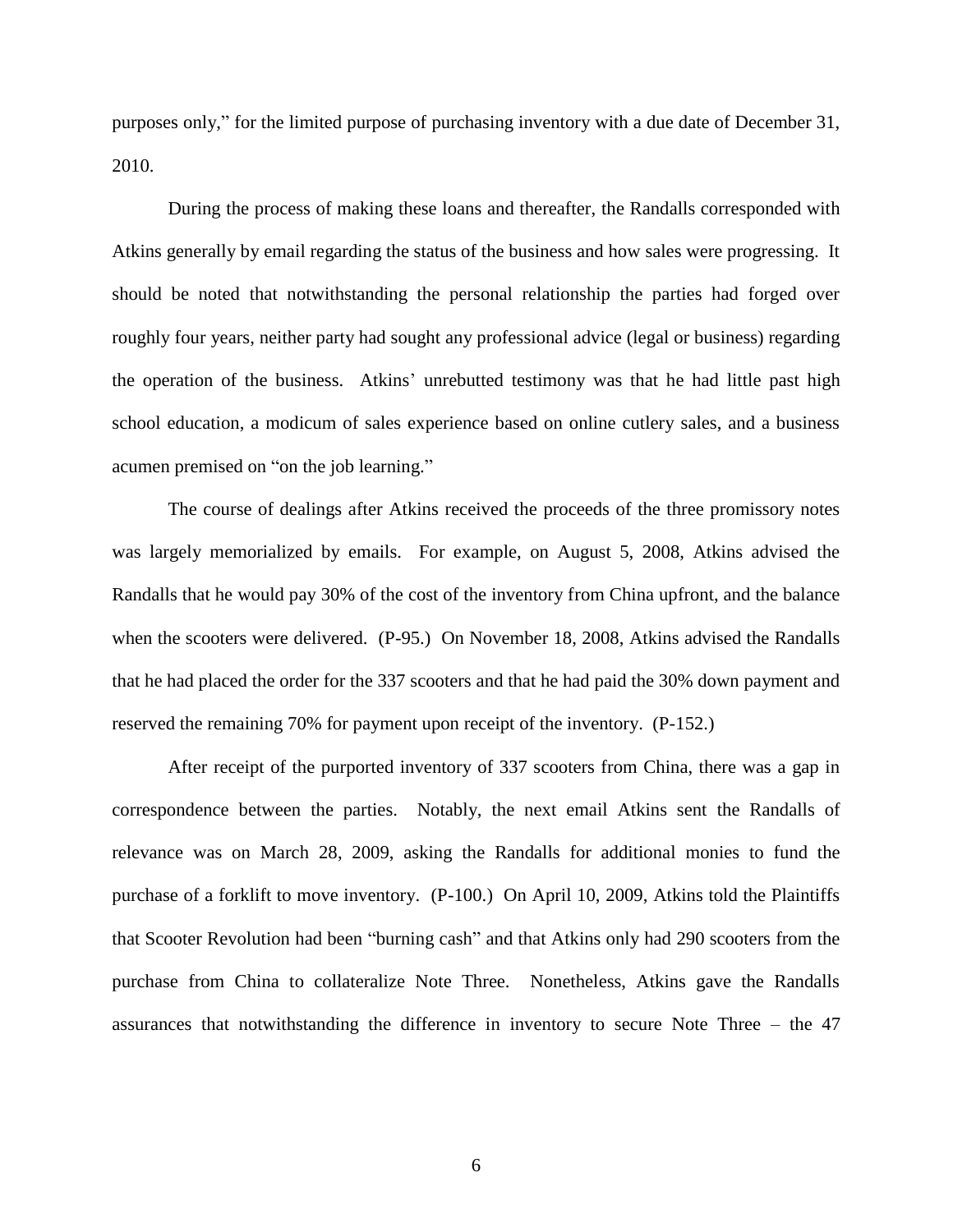scooters – Atkins had other inventory that could serve as security and a basis for repayment of the note upon sales of the scooters. (P-99.)

The testimony of the parties indicates that Atkins at no time until April 2009 told the Randalls that he had purchased less than the 337 scooters contemplated in the order from China, nor had Atkins told MDR and JLR that he had used the proceeds from Note Three for purchases other than the scooter inventory. Moreover, the Randalls were adamant in not knowing about the circumstances regarding the purchase or lack thereof of the 337 scooters.

After learning that Atkins had not used the Note Three loan proceeds to purchase the 337 scooters, the Randalls and Atkins entered into "Amendments to Promissory Note Dated August 5, 2008 Between Payor (Grady T. Atkins and Scooter Revolution, LLC) and Payee (Michael D. Randall and Jason L. Randall)" which was dated April 13, 2009. (P-4.) The Amendments contained the following recitations:

April 13, 2009

## BACKGROUND

The Promissory Note dated August 5, 2008 Between Payor (Grady T. Atkins And Scooter Revolution, LLC) And Payee (Michael D. Randall and Jason L. Randall) shall be referred to in this document as "the Note".

It has been determined that the funds disbursed under the agreement have been used other than as specified under the "Terms – Use of Funds" section of the Note (Section 2, Paragraph A of agreement). Specifically, while Payor agreed to purchase 337 scooters with the fund proceeds (200 Moderna, 72 Kina, 65 Barcelona), only 290 scooters were actually purchased (182 Moderna, 54 Kina, 54 Barcelona), with the remainder of funds provided used for purposes not authorized by the Note. Thus, a material breach of the Note terms has occurred, placing the Payor in Default as defined in the Note (Section D, Item No. 7).

This default allows that the Principal plus interest specified in the Note is immediately due in full.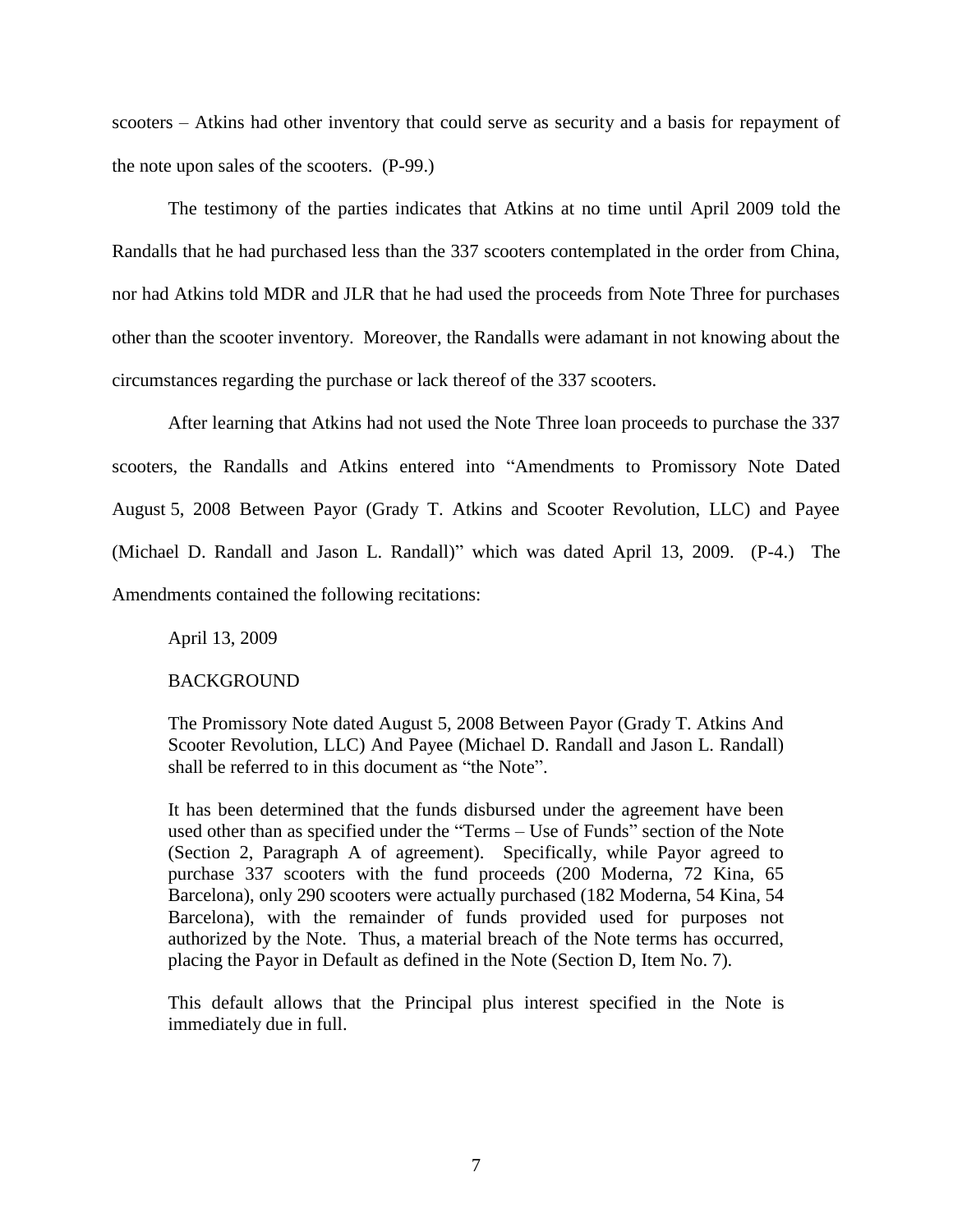### REMEDY OF DEFAULT

 $\overline{a}$ 

Payor and Payee wish to provide remedy for this default by amendment of the Note terms as follows:

1.) The following section is to be added to the Note:

# 6. MISCELLANEOUS – NEW PARAGRAPH ADDED AS FOLLOWS:

Payee agrees to purchase insurance protecting the value of the scooter inventory collateralized by the Promissory Note. Insurance amount is to be no less than the total amount due Payor under the terms of the Promissory Note (including Amendments). Payee agrees to name Payor as loss payee on the insurance policy, and to have insurance in force no later than April 30, 2009.

After the amendment to Note Three, Defendant recounted dismal sales activity in emails to Plaintiffs. For example, in June 2009, Atkins acknowledged that only two of the 290 scooters had been sold. (P-140.) Thereafter, Atkins told the Randalls in July 2009 through a report that he periodically provided to the Plaintiffs that there were no sales of scooters between May 1– June 30 of 2009, and that only one scooter was sold in July 2009.  $(P-130.)^1$ 

In fact, the report that the Defendant provided to the Plaintiffs in July 2009 was the last report of its kind that Plaintiffs received. Moreover, Atkins testified that there had been limited sales for May-August 2009. Defendant made no further payments to Plaintiffs after July 1, 2009.

Given the lack of sales revenue, Atkins had no choice but to file Chapter 7 bankruptcy, both personally and for Scooter Revolution in 2009. The Chapter 7 trustee for Scooter

<sup>&</sup>lt;sup>1</sup> Plaintiffs testified that they routinely talked with Defendant about not using loan proceeds for non-inventory and parts purchases. As explained more fully herein, had the Plaintiffs known about Defendant's unauthorized purchases, they would have taken legal action sooner.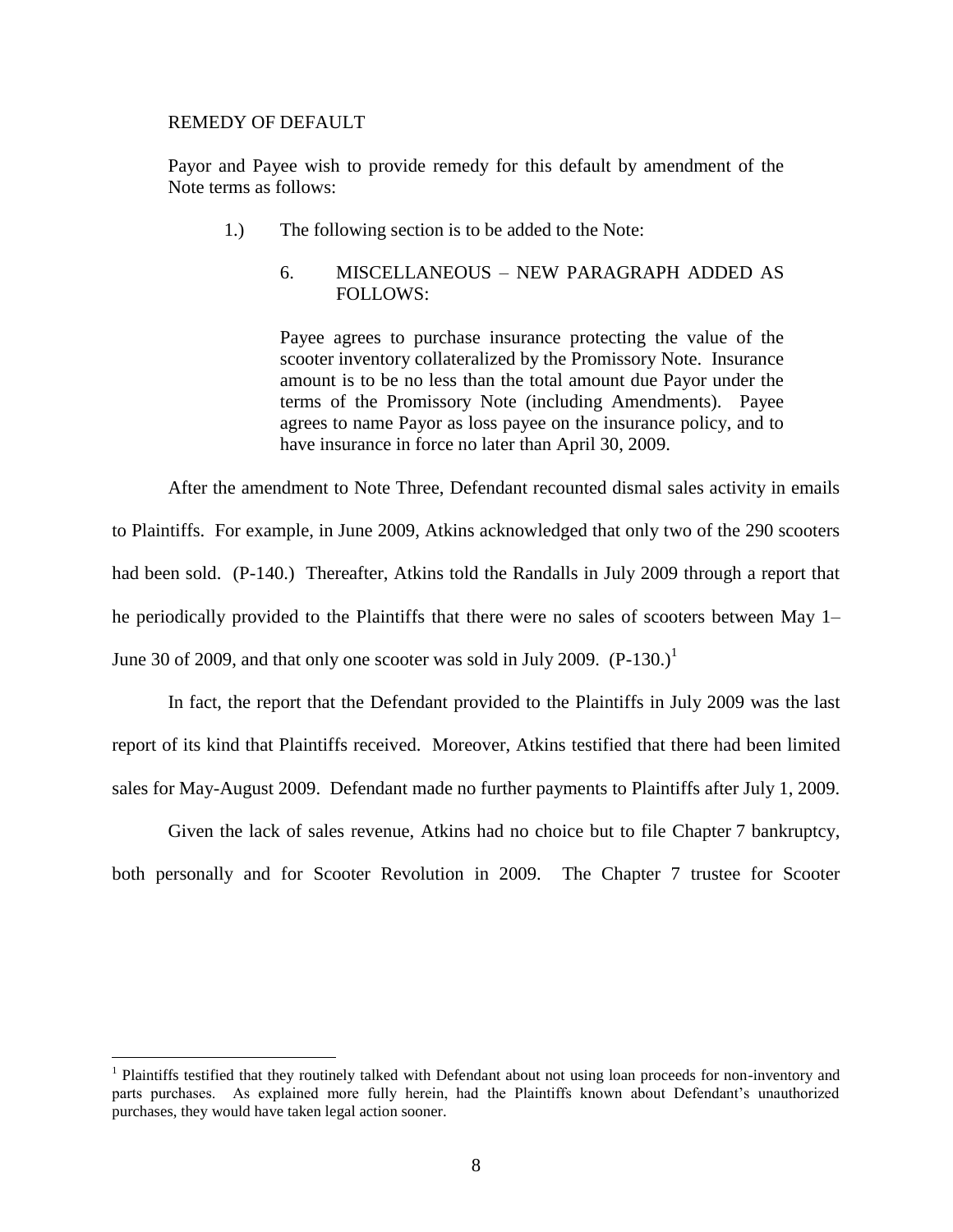Revolution liquidated the remaining inventory and parts for roughly \$100,000, which was in turn paid to Plaintiffs.<sup>2</sup>

There are several grounds on which Plaintiffs challenge Atkins' discharge of their debt and Atkins receiving a discharge under section 727(a). By way of background, Scooter Revolution was created as an LLC with Atkins being the only member. The retail location and warehouse for inventory were at separate locations. Scooter Revolution also offered repair shop services. Scooter Revolution sold both scooters and related merchandise. Atkins explained that Scooter Revolution's expenses included labor, rent, taxes, and warehouse operations. It is undisputed that Defendant received all of the loan proceeds for Notes One, Two and Three. Additionally, Scooter Revolution's bankruptcy schedules indicate \$400,000 in gross revenues for 2008 and \$100,000 for gross revenues in 2009. Further, at time of filing of Scooter Revolution's bankruptcy petition, Scooter Revolution had no cash on hand. Atkins also maintained that all loan proceeds went to pay expenses of Scooter Revolution.

Atkins' testimony clearly demonstrated that he did not adhere to any recognized accounting practices. Atkins did not use QuickBooks, failed to account for expenses such as insurance, and ultimately paid employees with cash drawn from various ATM machines. Further, Atkins testified that employees were treated as subcontractors, but not all employees were issued Form 1099s. In sum, it is difficult to understand what was Scooter Revolution's business model, let alone which employees were retained or the duration of their employment.

In addition, Atkins' lack of recordkeeping was further compounded by the manner in which he maintained the computers for Scooter Revolution. Although the evidence was convoluted as to the numbers and ownership of business computers, the evidence was clear that

 $\overline{a}$ 

<sup>&</sup>lt;sup>2</sup> The Chapter 7 trustee's final account and distribution (doc.  $#63$ ) indicates that MDR had an allowed claim of \$58,397.36 that was paid in full. Further, MDR and JLR had a combined allowed claim of \$342,457.64 of which the Randalls received \$45,292.82 on their allowed unsecured claim.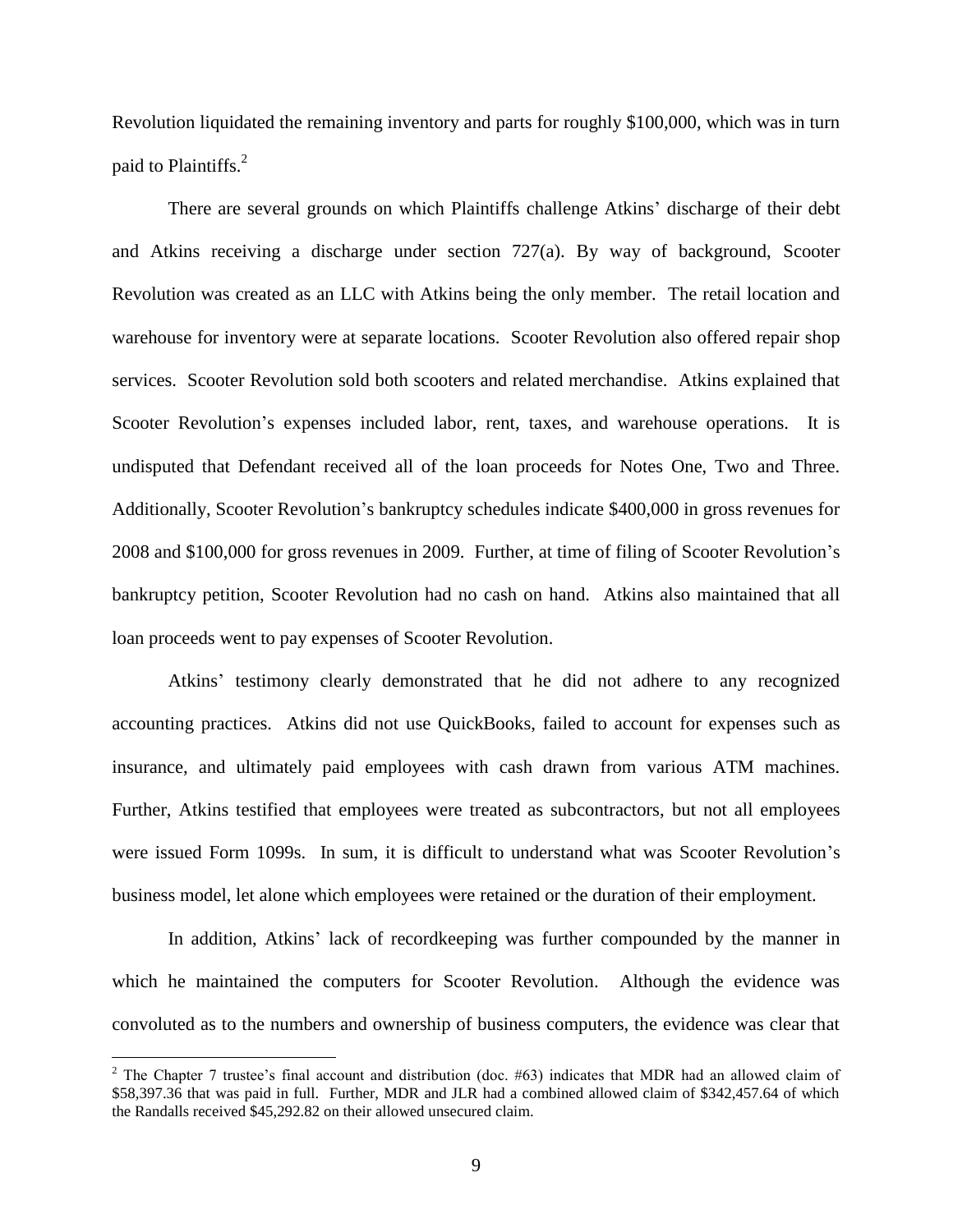Atkins wiped data from Scooter Revolution's main computer, which effectively deprived the Chapter 7 trustee from investigating the business affairs of Scooter Revolution. Atkins claimed that the actions were unintentional and the result of him installing Microsoft Windows to company computers. Nonetheless, the "wiping" of the computers occurred about one month prior to bankruptcy. Atkins admitted that he was contemplating bankruptcy at the time the computer's hard drive was wiped. Further, Atkins never told the Chapter 7 trustee about the existence of the hard drive nor was the drive ever produced.

There are also other considerations that factor into the Court's analysis. The evidence was uncontroverted that Atkins used loan proceeds for items that appear to be personal expenses – lunch and dinner with his wife, Xbox purchases, iTunes purchases, and in varying amounts without reference to how the cash was spent. (P-20, 21, 22, 24, 25, 26, 27, 28, 29, 30- 36, bank statements for Scooter Revolution's business account ending in 7852).

The Plaintiffs provided summaries of evidence that demonstrated that the Defendant had expended significant sums of cash that did not relate to purchasing scooter inventory, merchandise or parts. Atkins withdrew \$75,601.67 in ATM/cash withdrawals. Atkins explained that the withdrawals were to pay employees in cash or for business expenses. There is no way to verify the credibility of that statement. As noted, there are no records of what employees were paid because the Defendant did not use a payroll service. Atkins stated that all of the cash payments for payroll were made from the same ATM location. Further, he wiped Scooter Revolution's computers by installing Microsoft Windows. As such, the Court cannot tell which employees were paid salaries in cash over time. (*See* P-20, 21, 22, 24-36, Scooter Revolution's April 2008-August 2009 UFCU bank statements for Scooter Revolution Account No. 7852.)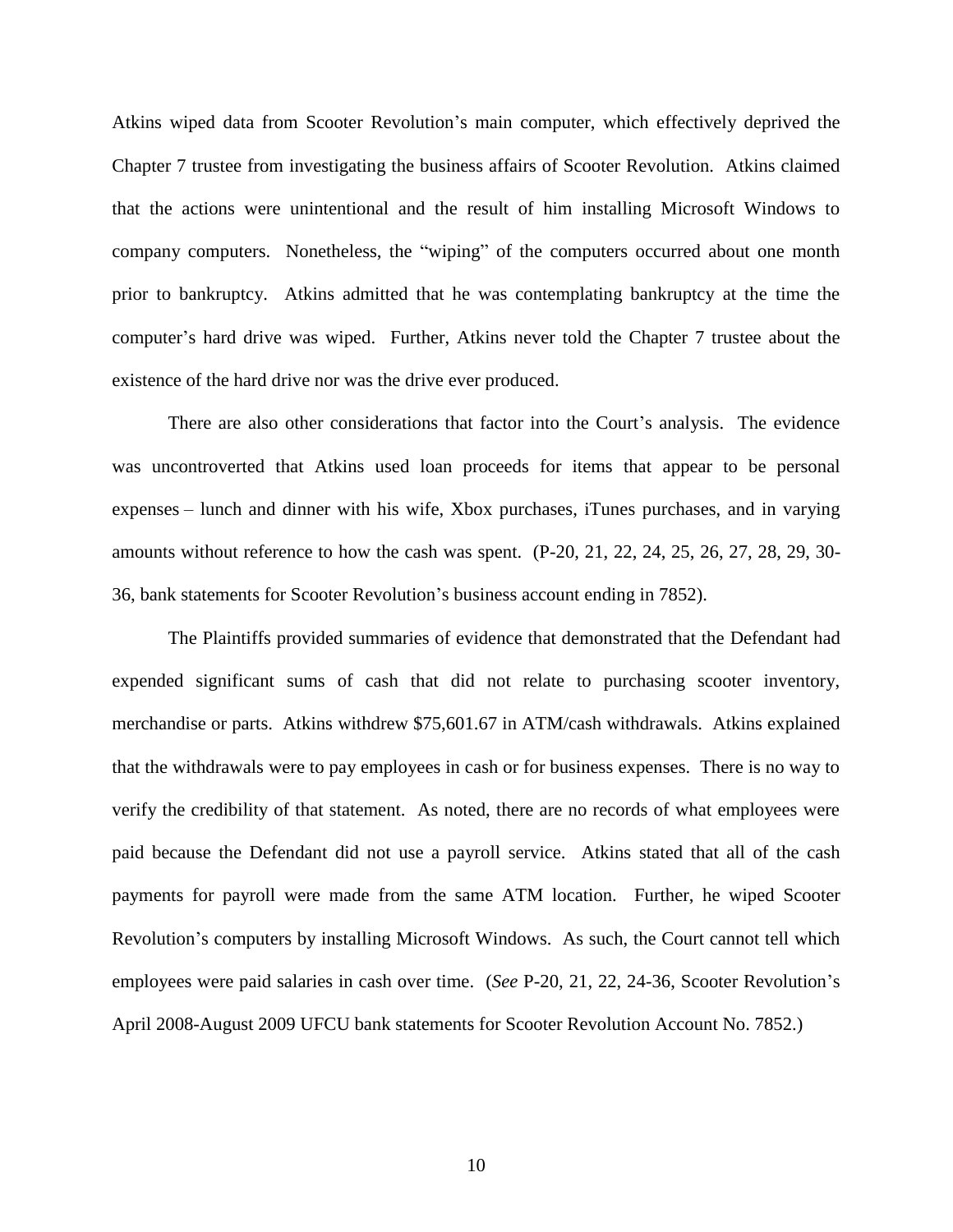The Plaintiffs provided a summary of "entertainment expenses" that included purchases for Xbox Live, Vista Day Spa, and Apple iTunes. The total cost of the purchases was \$754.83. (*See* P-20-36, Scooter Revolution's April 2008-August 2009 bank statements for Scooter Revolution Account No. 7852.) Atkins explained on examination that the reasons for the purchases was to provide some form of relaxation from the stress of operating Scooter Revolution. The Plaintiffs were able to show that Atkins alone, or with his wife, spent a significant amount of money on lunch, dinner, coffee, or drinks that totaled \$2,348.54 which was paid from Scooter Revolution's bank account. (P-20-36.) On examination, both Atkins and his wife Ginny Catania explained that the food and beverage purchases related to business discussions or meetings, including meals with MR.

In addition, the evidence presented to the Court also demonstrated a questionable business practice including the commingling of business and personal accounts, and Atkins' ongoing failure to account for inventory collateral to the Plaintiffs. The evidence was uncontroverted that Atkins maintained one business account for Scooter Revolution – an account at UFCU ending in 7852. The Defendant and his wife kept three accounts of their own – Defendant's sole account ending in 4692; a joint account for Defendant and his wife ending in 1457; and a separate account for Ginny Catania ending in 7720.

Scooter Revolution's bank statement records show that on August 5, 2008, the proceeds of Note Three (\$332,065) were deposited into Scooter Revolution account 7852. Note Three required Atkins to keep sufficient proceeds on hand to pay for all the inventory – 337 scooters – to be acquired from China. (P-3, 24.) There is no dispute that Atkins remitted \$113,821.67 to the manufacturer for the 30% down payment on August 9, 2008. (P-24.) As such, Atkins was required to keep at least \$218,000 in note proceeds for the purchase of the remaining inventory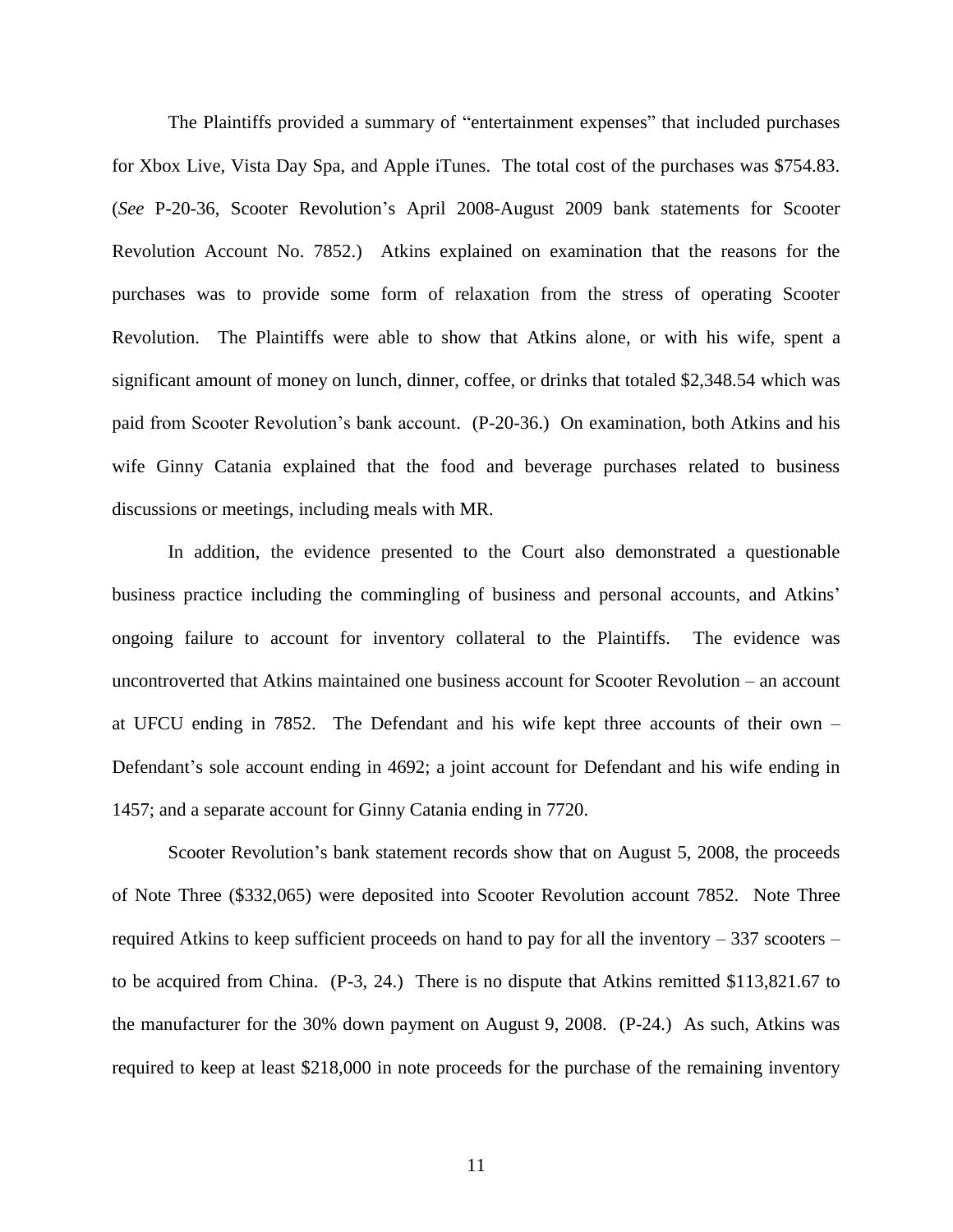from China. While Note Three does not specify which account the loan proceeds are to be kept, the note requires and the parties understood that the note proceeds could only be used for scooter inventory purchases.

As early as August 15, 2008 (P-24), and then continually from September 1, 2008 (P-25) through February 28, 2009 (P-30), the Defendant never had sufficient loan proceeds to pay for remaining inventory from China or otherwise secure Note Three. During the time frame from August 2008-February 2009, the Defendant also engaged in a series of purchases for personal items and expenses plus unspecified cash withdrawals. A review of the Defendant's and his wife's bank accounts shows transfers from Scooter Revolution's bank account in the following total amounts of \$10,000 to Atkins' account no. 4692; \$86,700 to the Catania/Atkins joint account 1457; and \$5,000 to Catania account 7720. The testimony of Atkins and Catania was that those monies were ultimately remitted to the Scooter Revolution account. Assuming that to be true, the Plaintiffs demonstrated that the Defendant was unable to keep a remaining inventory available to be sold, plus cash equal to satisfy the outstanding indebtedness on Note Three.

The Plaintiffs also showed that over the course of time Atkins failed to report sales of scooters to the Randalls. Atkins was required to, and did for a period of time, provide periodic reports to the Plaintiffs regarding scooter sales. Plaintiffs did not receive a report of a sale or receive sale proceeds of the following scooters:

|                | <b>Scooter</b>                                  |                             | <b>Sale Date</b>             |
|----------------|-------------------------------------------------|-----------------------------|------------------------------|
| <b>Note</b>    | (Model - ID - VIN)                              | Date Sold                   | <b>Reported to Randalls</b>  |
| 2              | V36-White Vintage Vin No. L5YTCKPA881207362     | July 22, $20081$            | August 4, 2008 <sup>2</sup>  |
| $\mathfrak{D}$ | M5 - White Milan VIN No. L5YTCKPA181185687      | May 13, $2009^3$            | Never Reported <sup>4</sup>  |
| 2              | V41 - Blue Vintage VIN No. L5YTCKPA 381207561   | May 14, 2009 <sup>5</sup>   | Never Reported <sup>6</sup>  |
| 3              | V289 - White Moderna VIN No. L5YTCKPA191107444  | May 20, $2009^7$            | July 1, $2009^8$             |
| $\mathcal{L}$  | V136 - Black Moderna VIN No. L5YTCKPA091107449  | June 13, $2009^9$           | Never Reported <sup>10</sup> |
| 3              | V37 - White Vintage VIN No. L5YTCKPA281207356   | June 30, $2009^{11}$        | Never Reported <sup>12</sup> |
| 3              | V188 - Blue Moderna VIN No. L5TCKPA191107461    | July 3, $2009^{13}$         | Never Reported               |
| 3              | V67 - Light Blue Kina VIN No. L5YTCKPB491107592 | July 15, 2009 <sup>14</sup> | Never Reported               |
| 3              | V221 - Pink Moderna VIN No. L5YTCKPA791107481   | July 23, 2009 <sup>15</sup> | Never Reported               |
| 3              | V4 - Black Barcelona VIN No. L5YTCKPA591107351  | July 31, 2009 <sup>16</sup> | Never Reported**             |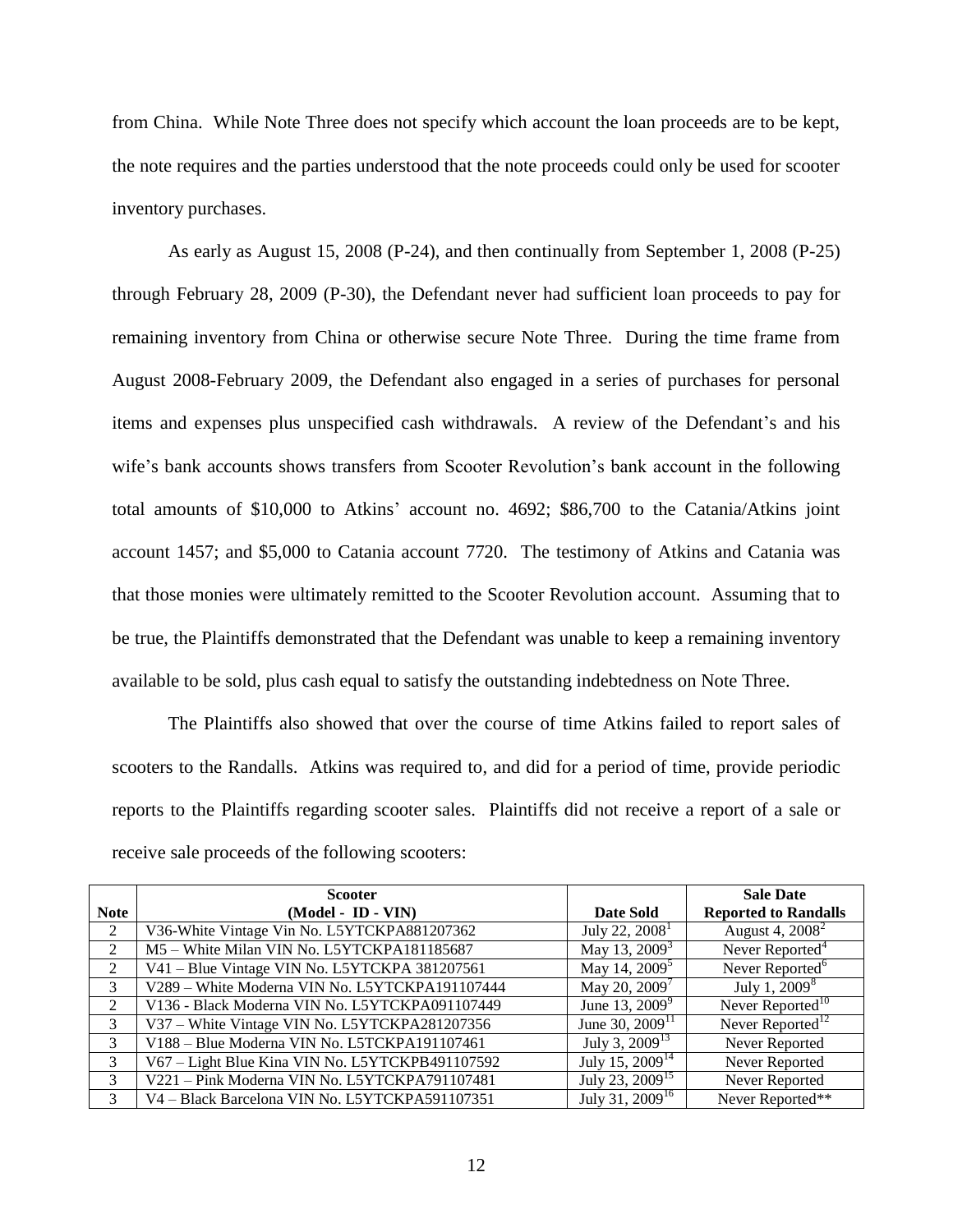|                                                                                                                                                                                                                                                                                                                                                                                                                                                                                                                                                | <b>Scooter</b>                                         |                      | <b>Sale Date</b>            |  |
|------------------------------------------------------------------------------------------------------------------------------------------------------------------------------------------------------------------------------------------------------------------------------------------------------------------------------------------------------------------------------------------------------------------------------------------------------------------------------------------------------------------------------------------------|--------------------------------------------------------|----------------------|-----------------------------|--|
| <b>Note</b>                                                                                                                                                                                                                                                                                                                                                                                                                                                                                                                                    | (Model - ID - VIN)                                     | Date Sold            | <b>Reported to Randalls</b> |  |
| $\mathfrak{Z}$                                                                                                                                                                                                                                                                                                                                                                                                                                                                                                                                 | V1 – Black Barcelona VIN No. L5YTCKPA991107370         | Aug. 3, $2009^{17}$  | Never Reported              |  |
| 3                                                                                                                                                                                                                                                                                                                                                                                                                                                                                                                                              | V154 – Green Moderna VIN No. L5YTCKPA591107561         | Aug. 12, $2009^{18}$ | Never Reported              |  |
| $\overline{2}$                                                                                                                                                                                                                                                                                                                                                                                                                                                                                                                                 | V39 - Blue Vintage VIN No. L5YTCKPA481207570           | Aug. 14, $2009^{19}$ | Never Reported              |  |
| 3                                                                                                                                                                                                                                                                                                                                                                                                                                                                                                                                              | V139 - Jade Metallic Moderna VIN No. L5YTCKPAX91107569 | Aug. 19, $2009^{20}$ | Never Reported              |  |
| $\overline{3}$                                                                                                                                                                                                                                                                                                                                                                                                                                                                                                                                 | V80 - Green Kina VIN No. L5YTCKPB591107620             | Aug. 28, $2009^{21}$ | Never Reported              |  |
|                                                                                                                                                                                                                                                                                                                                                                                                                                                                                                                                                | <sup>1</sup> P-105, Sales Order and Invoice            |                      |                             |  |
| ${}^{2}P-104$ , Email with Attachment, from G. Atkins to M. Randall (July 31, 2008); P-106 Email from G. Atkins to M.                                                                                                                                                                                                                                                                                                                                                                                                                          |                                                        |                      |                             |  |
| Randall (Aug. 14, 2008)                                                                                                                                                                                                                                                                                                                                                                                                                                                                                                                        |                                                        |                      |                             |  |
| <sup>3</sup> P-125, Title Application Receipt, Sales Order, and Invoice                                                                                                                                                                                                                                                                                                                                                                                                                                                                        |                                                        |                      |                             |  |
| $4$ See P-130, Email with Attachment, from G. Atkins to M. Randall, J. Randall (July 1, 2009)                                                                                                                                                                                                                                                                                                                                                                                                                                                  |                                                        |                      |                             |  |
| <sup>5</sup> P-124, Sales Orders, Invoices, Title Application Receipt, Registration and Title Information                                                                                                                                                                                                                                                                                                                                                                                                                                      |                                                        |                      |                             |  |
| $6$ See P-130, Email with Attachment, from G. Atkins to M. Randall, J. Randall (July 1, 2009)                                                                                                                                                                                                                                                                                                                                                                                                                                                  |                                                        |                      |                             |  |
| $7$ P-131, Title Application Receipt, Sales Orders                                                                                                                                                                                                                                                                                                                                                                                                                                                                                             |                                                        |                      |                             |  |
| $8$ See P-130, with Attachment, from G. Atkins to M. Randall, J. Randall (July 1, 2009)                                                                                                                                                                                                                                                                                                                                                                                                                                                        |                                                        |                      |                             |  |
| <sup>9</sup> P-132, Invoices, Sales Order, Registration and Title Information, Title Application Receipt                                                                                                                                                                                                                                                                                                                                                                                                                                       |                                                        |                      |                             |  |
| $10$ See P-130, with Attachment, from G. Atkins to M. Randall, J. Randall (July 1, 2009)                                                                                                                                                                                                                                                                                                                                                                                                                                                       |                                                        |                      |                             |  |
| <sup>11</sup> P-126, Invoices, Title Application Receipt, Sales Order                                                                                                                                                                                                                                                                                                                                                                                                                                                                          |                                                        |                      |                             |  |
| $12$ See P-130, with Attachment, from G. Atkins to M. Randall, J. Randall (July 1, 2009)                                                                                                                                                                                                                                                                                                                                                                                                                                                       |                                                        |                      |                             |  |
| <sup>13</sup> P-127, Title Application Receipt                                                                                                                                                                                                                                                                                                                                                                                                                                                                                                 |                                                        |                      |                             |  |
| $^{14}$ P-133, Invoices, Registration and Title Information (IMA – Confirm)                                                                                                                                                                                                                                                                                                                                                                                                                                                                    |                                                        |                      |                             |  |
| <sup>15</sup> P-134, Invoice, Registration and Title Information, Title Application Receipt                                                                                                                                                                                                                                                                                                                                                                                                                                                    |                                                        |                      |                             |  |
|                                                                                                                                                                                                                                                                                                                                                                                                                                                                                                                                                |                                                        |                      |                             |  |
|                                                                                                                                                                                                                                                                                                                                                                                                                                                                                                                                                |                                                        |                      |                             |  |
|                                                                                                                                                                                                                                                                                                                                                                                                                                                                                                                                                |                                                        |                      |                             |  |
|                                                                                                                                                                                                                                                                                                                                                                                                                                                                                                                                                |                                                        |                      |                             |  |
|                                                                                                                                                                                                                                                                                                                                                                                                                                                                                                                                                |                                                        |                      |                             |  |
| <sup>16</sup> P-135, Sales Order, Refund <sup>**</sup> , Registration and Title Information, Title Application Receipt<br><sup>17</sup> P-136, Invoices, Registration and Title Information, Title Application Receipt<br><sup>18</sup> P-137, Invoices, Registration and Title Information<br><sup>19</sup> P-128, Invoices, Sales Order, Registration and Title Information<br><sup>20</sup> P-138, Sales Order, Invoice, Registration and Title Information, Title Application Receipt<br>$^{21}$ P-139. Registration and Title Information |                                                        |                      |                             |  |

In response to the weight of the evidence that the Plaintiffs provided, Atkins offered several arguments to deflect or discount Plaintiffs' assertions.

First, the Plaintiffs advanced the theory that the home in which Atkins and Catania resided was their homestead. Further, there was a suggestion that possibly the homestead could be imposed with a constructive trust if it could be shown that the home was purchased with proceeds from the Randall notes.

The evidence presented shows that Ginny Catania purchased the home prior to her marriage to Atkins on May 5, 2008. (Defendant ("D") D-1.) The basis for Plaintiffs' claims against Defendant was that Ms. Catania refinanced the home after marriage and, as a result, Atkins had to be on the note and deed of trust. (D-2, 3.) There is no other evidence that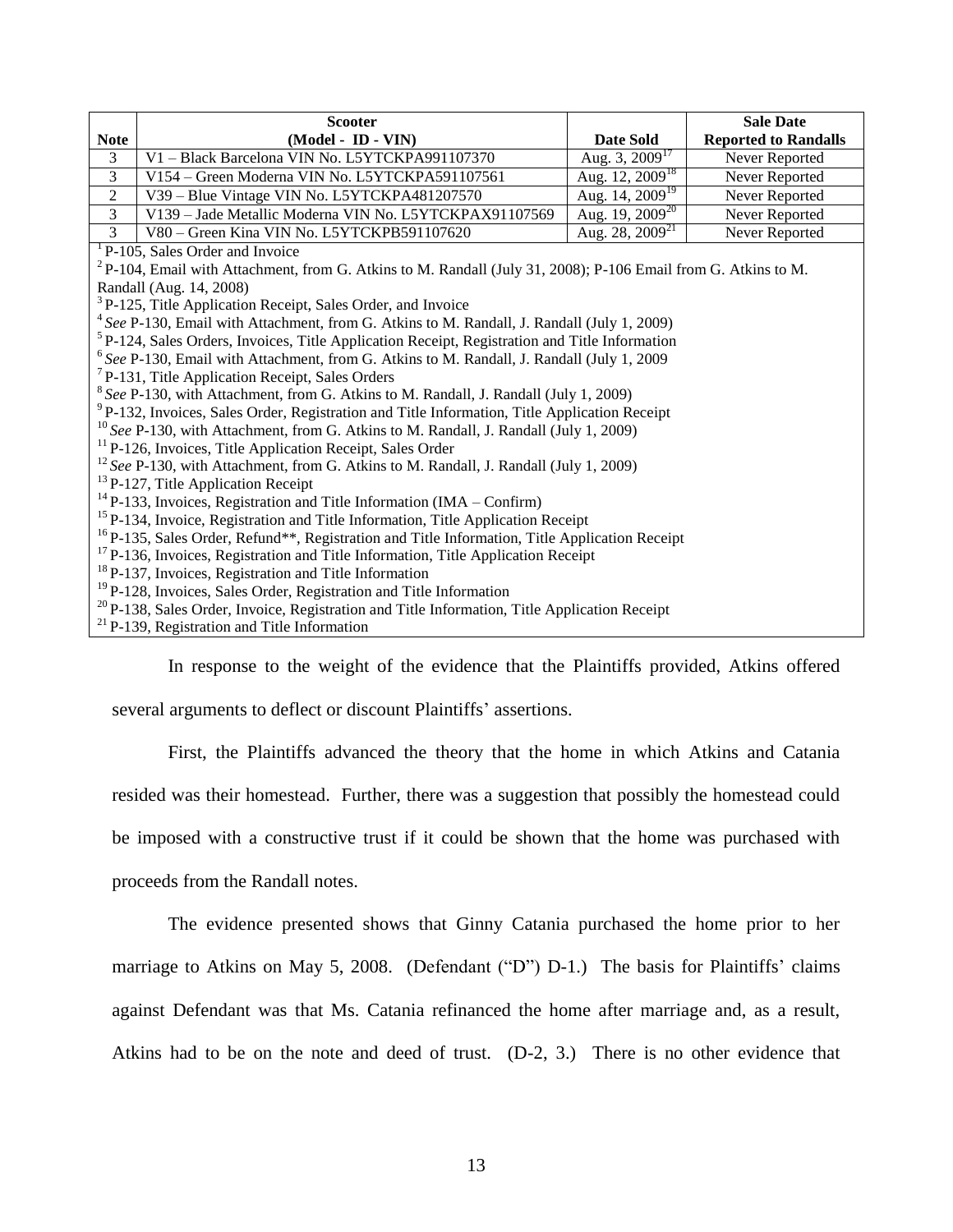demonstrates that any of the loan proceeds were used to purchase or refinance Catania's home. As such, the Court can find no basis for imposing a constructive trust on Catania's home.

Second, Catania testified that the purpose of the transfer between Scooter Revolution's and her accounts was to ensure that payments and sales were properly tracked. Catania also explained that the Note Three loan proceeds were apportioned between business and personal accounts to keep balances under FDIC insurance limits. Catania also acknowledged in an April 2009 email (P-145) to the Randalls that the Defendant had not ordered the 337 scooters as promised but this was in part due to an increase in Scooter Revolution's expenses. Catania testified that notwithstanding her recognition that "Grady had screwed up," she desperately wanted to renegotiate new loan terms with a higher interest rate to stave off Plaintiffs' collection efforts.

The Defendant explained that he had minimal post-high school education and no accounting experience. It also appeared from Atkins' testimony that his computer knowledge was acquired through on the job training. He disputes the Plaintiffs' contentions that there was no computer data given to the Chapter 7 trustee. Atkins maintains that MR gave him two Dell workstations to use for Scooter Revolution. Atkins testified that he returned the computers to MR after wiping them clean. Atkins stated that the main service computer with Scooter Revolution data was given to the trustee.

#### **ANALYSIS**

# 11 USC § 727

(a) The court shall grant the debtor a discharge, unless—

(2) the debtor, with the intent to hinder, delay, or defraud a creditor or an officer of the estate charged with custody of property under this title, has transferred, removed, destroyed, mutilated, or concealed—

(A) property of the debtor, within one year before the date of the filing of the petition; or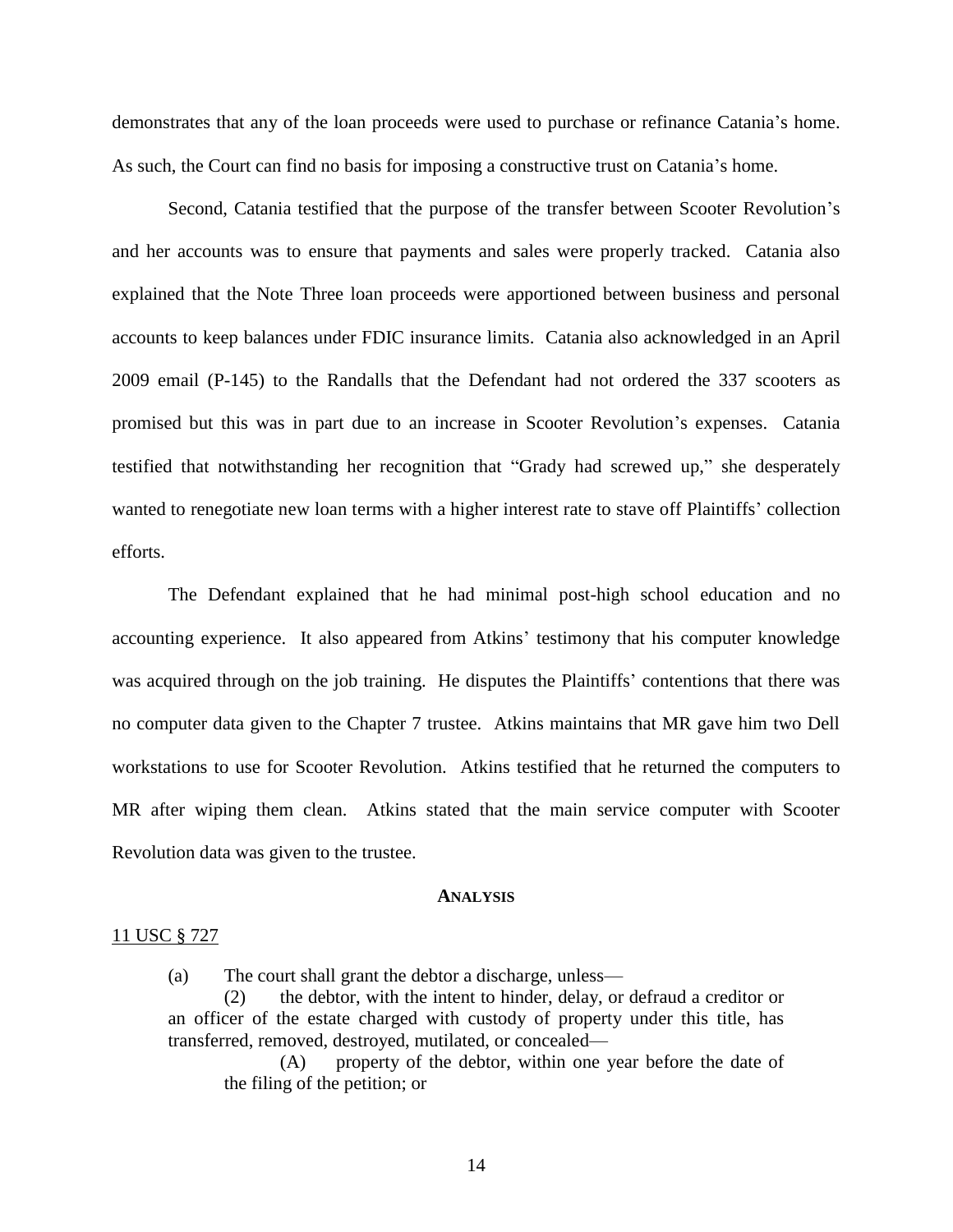(B) property of the estate, after the date of the filing of the petition;

(3) the debtor has concealed, destroyed, mutilated, falsified, or failed to keep or preserve any recorded information, including books, documents, records, and papers, from which the debtor's financial condition or business transactions might be ascertained, unless such act or failure to act was justified under all of the circumstances of the case;

(4) the debtor knowingly and fraudulently, in or in connection with the case—

(A) made a false oath or account;

(B) presented or used a false claim;

(C) gave, offered, received, or attempted to obtain money, property, or advantage, or a promise of money, property, or advantage, for acting or forbearing to act; or

(D) withheld from an officer of the estate entitled to possession under this title, any recorded information, including books, documents, records, and papers, relating to the debtor's property or financial affairs;

(5) the debtor has failed to explain satisfactorily, before determination of denial of discharge under this paragraph, any loss of assets or deficiency of assets to meet the debtor's liabilities;—

(7) the debtor has committed any act specified in paragraph (2), (3), (4), (5), or (6) of this subsection, on or within one year before the filing of the petition, or during the case, in connection with another case under this title or under the Bankruptcy Act, concerning an insider.

## **VIOLATION OF 11 U.S.C. § 727(a)(2), 727(a)(3), 727(a)(4), 727(a)(5), AND 727(a)(7)**

Plaintiffs object to the granting of a discharge of Defendant pursuant to  $\S 727(a)(2)$ ,

727(a)(3), 727(a)(4), 727(a)(5), and 727(a)(7). 11 U.S.C. § 727(a) provides that a court must

grant a discharge unless one or more grounds for denial of discharge under section  $727(a)(1-12)$ 

is proven to exist. The burden of proving a denial of discharge under section  $727(a)(1-12)$  is by

a preponderance of the evidence. *Beaubouef v. Beaubouef***, (***In re Beaubouef)*, 966 F.2d 174

(5th Cir. 1992).

In addition, the Court notes that Plaintiffs have pled a cause of action under section

 $727(a)(7)$ . Section  $727(a)(7)$  provides in relevant part that a discharge in the individual's case

may be denied for act under 727(a)(2-6) in connection with another case filed under Title 11. As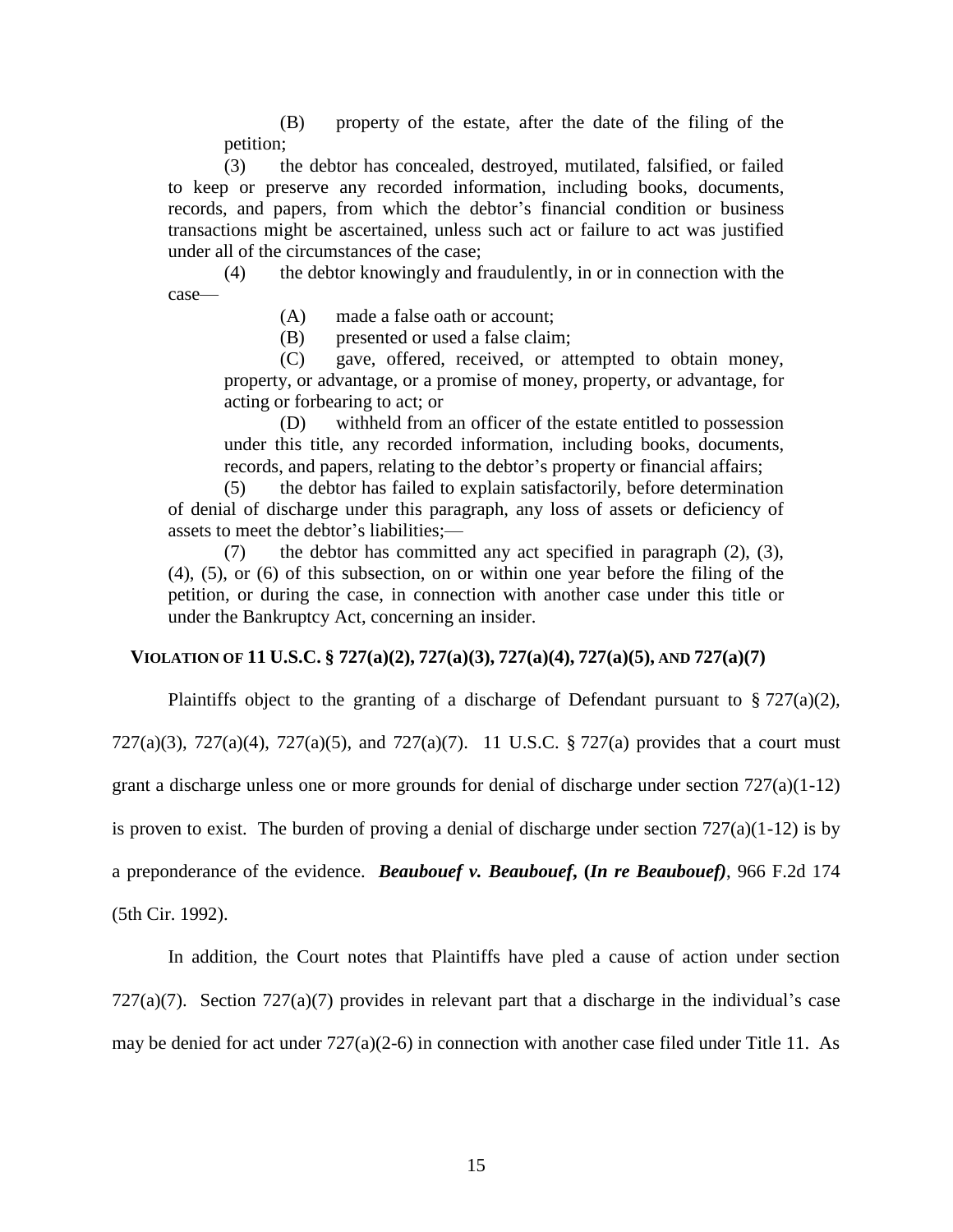such, much of what Plaintiffs assert regarding the actions of the Defendant did not occur in his

individual Chapter 7 case, but rather in the Scooter Revolution Chapter 7 case.

## Section  $727(a)(2)$

To sustain an objection under section  $727(a)(2)$ , the proof must show:

-- that the act complained of was done within the one year before the date of the filing of the petition;

-- that the act was done with actual intent to hinder, delay or defraud a creditor or an officer of the estate charged with custody of property under the Bankruptcy Code;

-- that the act was that of the debtor or a duly authorized agent of the debtor;

-- that the act consisted of transferring, removing, destroying or concealing any of the debtor's property, or permitting any of these acts to be done.

Section  $727(a)(2)$  is intended to prevent the discharge of a debtor who attempts to avoid payment to creditors by concealing or otherwise disposing of assets.

A debtor will not be denied a discharge under section  $727(a)(2)$  unless it is shown that the act complained of occurred (1) with respect to property of the debtor, within one year before the date of the filing of the bankruptcy petition, or (2) with respect to property of the estate, after the filing of the petition.

As such, section 727(a) requires that the act complained of must be done with intent to

hinder, delay, or defraud a creditor. *Pavy v. Chastant (In re Chastant)*, 873 F.2d 89 (5th Cir.

1989). Further, the intent must be actual intent and not constructive intent. *First Tex. Sav.* 

*Ass'n, Inc. v. Reed (In re Reed)*, 700 F.2d 986 (5th Cir. 1983). That said, a finding of actual

intent may be based on circumstantial evidence or inferences from a course of conduct. *Devers* 

*v. Bank of Sheridan (In re Devers)*, 759 F.2d 751 (9th Cir. 1985).

The Fifth Circuit has identified the following factors that may provide evidence of actual intent to defraud: (i) a lack of inadequacy of consideration, (ii) a familial or close relationship between the parties (iii) retention of possession, benefit, or use of the property in question, (iv) the financial condition of the party sought to be charged both before and after the transaction in question, (v) the existence or cumulative effect of a pattern or course of conduct after the incurring of a debt,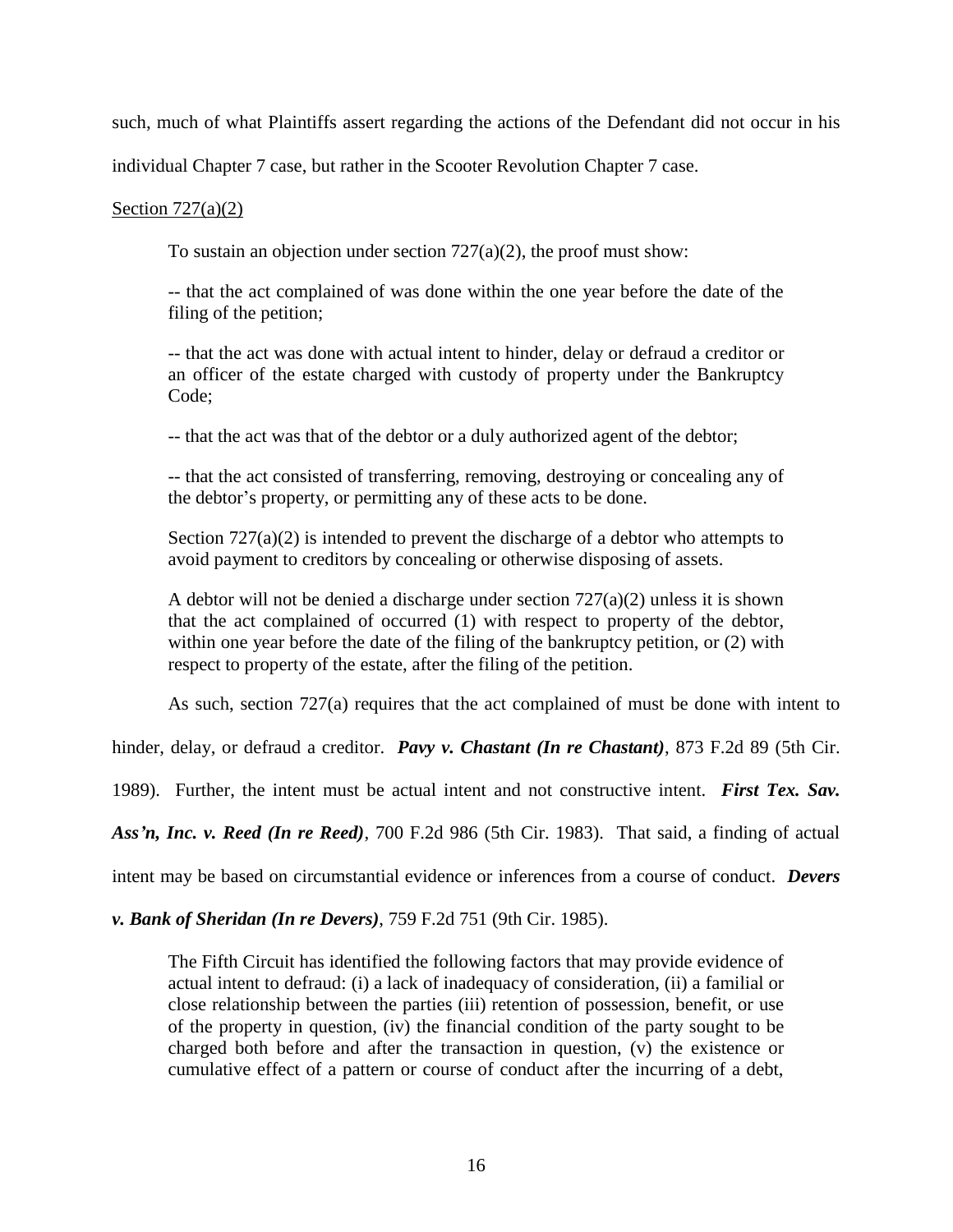onset of financial difficulties or threat of suits by creditors, and (vi) the general chronology of the events and transactions at issue.

*TSCA-234 Limited P'ship v. Moseman (In re Moseman)*, 436 B.R. 398, 408-09 (Bankr. E.D. Tex. 2010), citing *Pavy*, 873 F.2d at 91.

Moreover, for purposes of analyzing what constitutes a transfer under section  $727(a)(2)$ , the definition of transfer is to be applied as broadly as possible. *See e.g. Village of San Jose v. McWilliams*, 284 F.2d 785 (7th Cir. 2002).

In analyzing the elements under section  $727(a)(2)$ , all are easily demonstrated but for the intent to defraud which requires an analysis under the Fifth Circuit's test in *Pavy*. The Plaintiffs showed that the loss of funds from Note Three occurred within a year of the petition date. Second, that the acts were done by Scooter Revolution's only member of the LLC – Grady Atkins – who is the Defendant. Third, that the acts consisted of transferring money to the Defendant's and/or wife's personal account, that Note Three loan payments were dissipated without explanation, that there were unauthorized payments for the Defendant and his wife from Scooter Revolution's business account, and that scooters were sold and not reported to the Plaintiffs.

Using the Fifth Circuit's test in *Pavy*, the Court finds that Plaintiffs have met their burden under section  $727(a)(2)(A)$  in establishing the requisite intent to hinder, delay or defraud a creditor.

(1) Lack or Inadequacy of Consideration. The evidence was unequivocal that the Plaintiffs provided sufficient loan proceeds to purchase the 337 scooters as provided for in Note Three. (P-3.) Defendant admitted that he did not purchase the entire inventory of 337 scooters but 290. (P-4.) Further, the Plaintiffs demonstrated that notwithstanding the two payments that Defendant made for the 337 scooters, there were insufficient loan proceeds available in the

17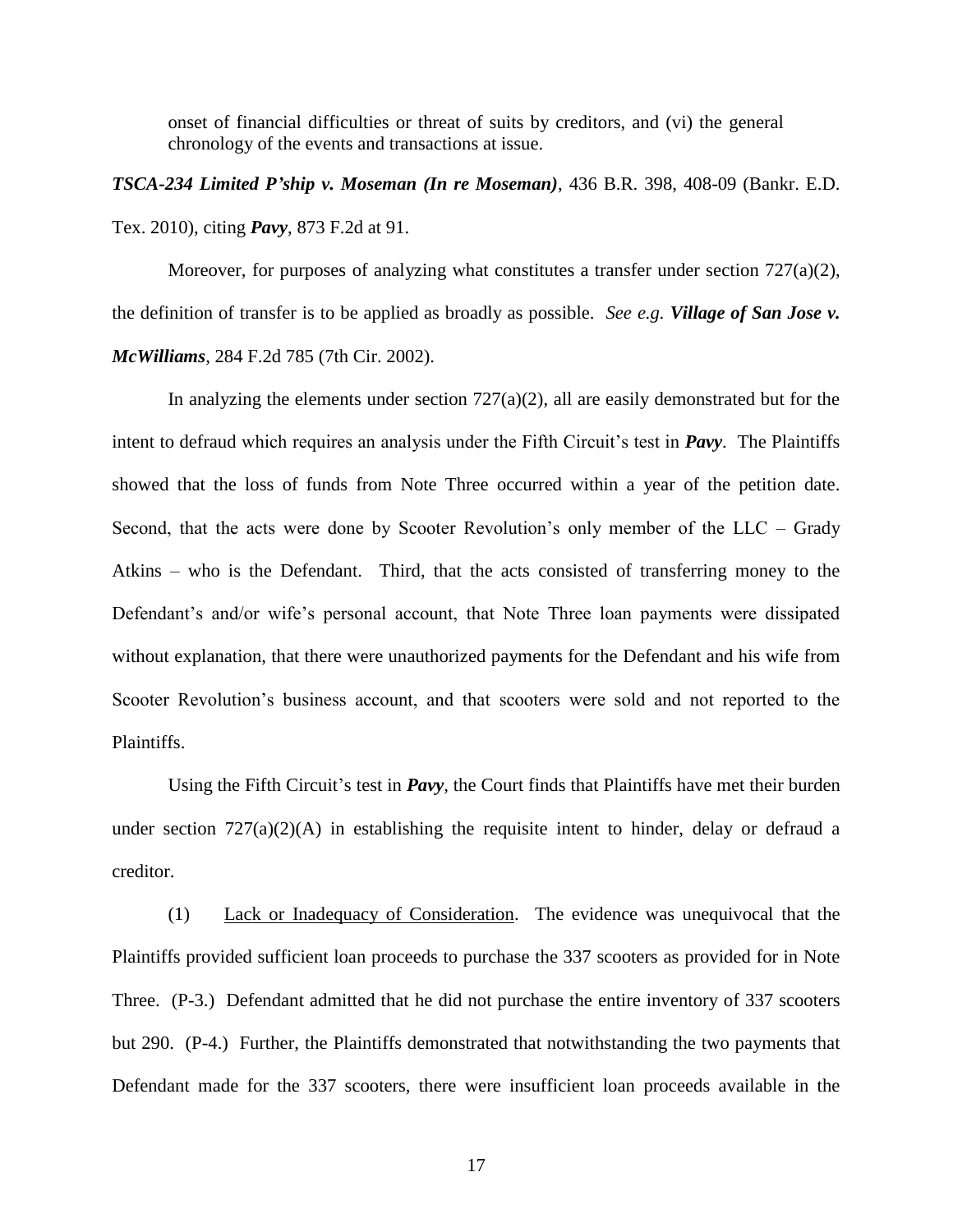Scooter Revolution account or Defendant and/or his wife's personal account. The Defendant was unable to show that he had other scooter inventory to secure the outstanding loan balance for Note Three.

(2) A Familiar or Close Relationship Between the Parties. The evidence was clear that the Defendant and Plaintiffs were social friends; that the Defendant had previously worked for the Plaintiffs; and that Plaintiffs and Defendant mutually agreed to start Scooter Revolution.

(3) Retention of Possession, Benefit, or Use of the Property in Question. The Plaintiffs were able to prove that Defendant had engaged in a series of acts whereby Defendant had misused loan proceeds. As noted, Defendant did not purchase 337 scooters from China as required under Note Three. The Plaintiffs showed in their analysis of the Defendant's business and personal accounts that there were insufficient proceeds in the accounts to satisfy the remaining balance due on Note Three. The Defendant also could not explain the non-business purchases for food and entertainment or how they were relevant to the operation of Scooter Revolution. (P-20-37.) Further, as detailed in this opinion, the Defendant also failed to account for the sale of inventory to Plaintiffs.

(4) The Financial Condition of the Party Sought to Be Charged Both Before and After the Transaction in Question. While the record does not reflect how the Defendant's overall financial condition changed, the record is clear that the Defendant and his spouse benefitted financially from using loan proceeds for personal items and expenses rather than for the payment of the note obligations to Plaintiffs. Further, there were sums of money transferred from the Scooter Revolution bank account to Atkins' personal account (#4692) in the sum of \$10,000; to the Catania/Atkins joint account (#1457) in the sum of \$86,700; and to the Catania account (#7852) in the amount of \$2,000. The Defendant did not account for these transfers of money to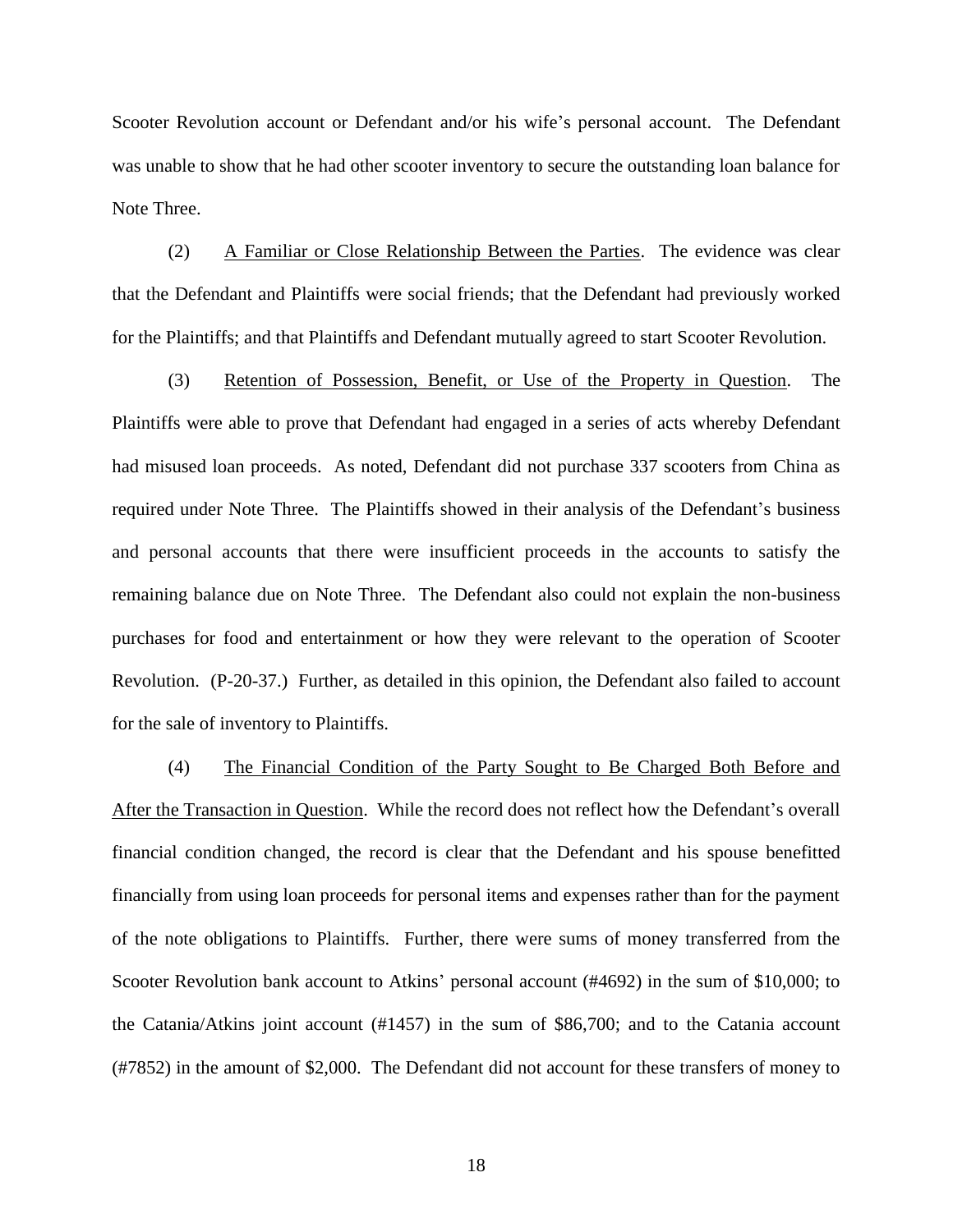their accounts or what they were used for other than business expenses. *Cf*. (P-20-36 with P-38- 56 and P-57-66.)

(5) The Existence or Cumulative Effect of the Pattern or Series of Transactions or Course of Conduct after the Incurring of Debt, Onset of Financial Difficulties, Or Pendency or Threat of Suits by Creditors. As related herein, after the Note Three loan proceeds were disbursed to Defendant, the Defendant failed to account for the disposition of loan proceeds, failed to track personal purchases and payments from Scooter Revolution's account for personal expenses, and did not account for or remit sales proceeds on the sale of some of the scooters. All of this occurred after Atkins failed to pay in full for the purchase of the 337 scooters.

(6) The General Chronology of the Events and Transaction Under Inquiry. The court finds this factor cumulative of factors 1-5 in this instance.

The Court finds that by applying the *Pavy* factors and in analyzing the other elements under section  $727(a)(2)$ , the Plaintiffs have met their burden under section  $727(a)(2)(A)$ .

### Section  $727(a)(2)(B)$

Scooter Revolution filed a Chapter 7 petition on August 28, 2009, and Grady Atkins filed a Chapter 7 petition on October 12, 2009. The vast majority of all the acts were committed prior to the petitions being filed. The Court finds that the Plaintiffs have not met their burden under section  $727(a)(2)(B)$  which requires that property of the estate was fraudulently transferred. Although there was some evidence to suggest small transfers after the filing of bankruptcy, the Court finds the evidence insufficient under section  $727(a)(2)(B)$ .

#### Section  $727(a)(3)$

In sum, the Court may deny the Defendant's discharge under section  $727(a)(3)$  if the Plaintiffs can demonstrate that the Defendant failed to keep records that "are those of creditors"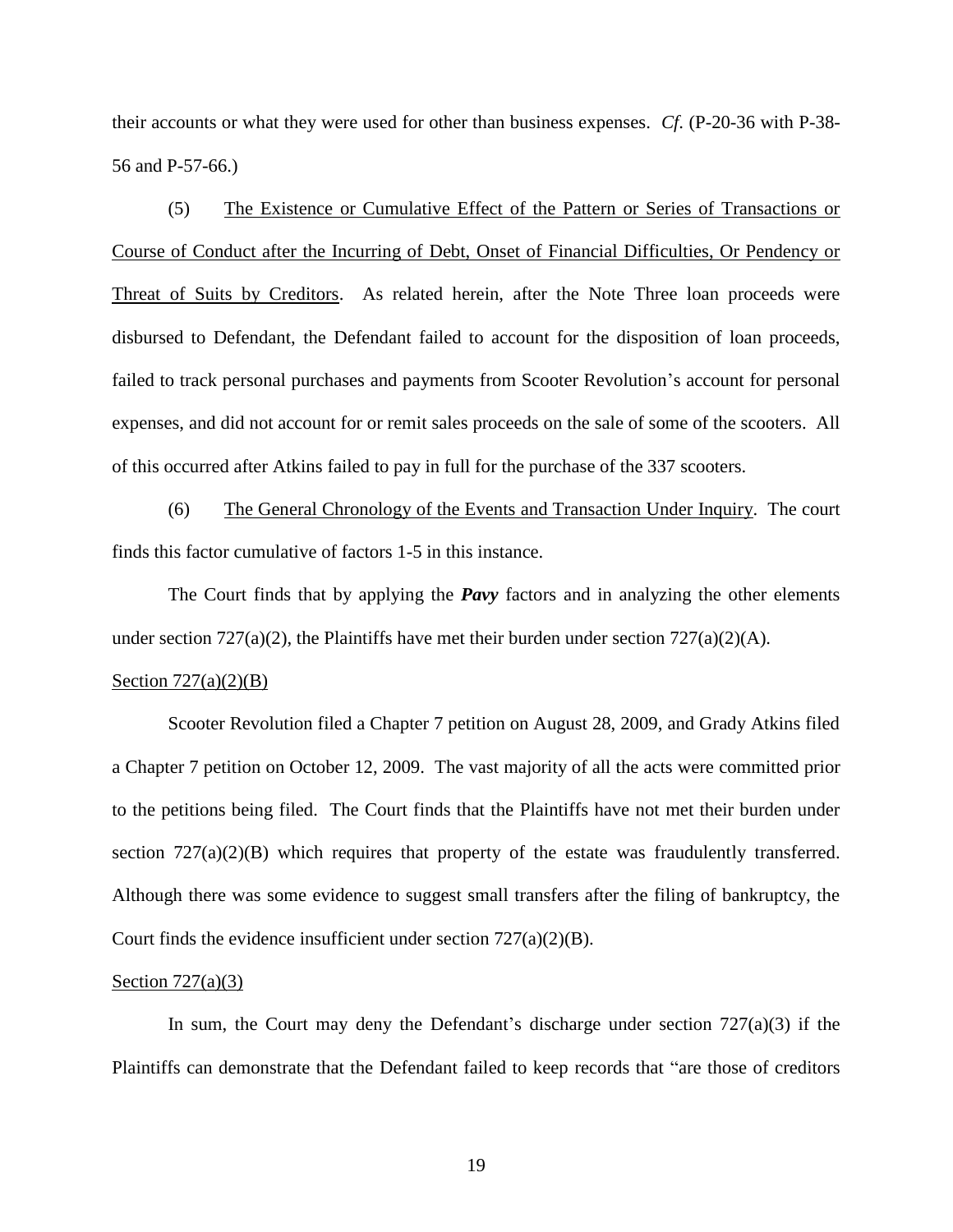and that the [Debtor] is required to take such steps as ordinary fair dealing and common caution dictate to enable the creditors to learn what he did with his estate." *Koufman v. Sheinwald*, 83 F.2d 977 (1st Cir. 1936).

Under section  $727(a)(3)$ , the debtor's obligation is to keep records in a form that enables a creditor to ascertain the debtor's current financial condition and to follow his business transactions in the past. *See In re Juzwiak*, 89 F.3d 424 (7th Cir. 1996) (no proof of payroll records). As such, the Court must examine the materiality of the missing business transactions.

Plaintiffs complain of Defendant's lack of recordkeeping as a basis of denial of discharge. Plaintiffs maintain that the wiping of Scooter Revolution's main computer deprived them of valuable information. The Plaintiffs argue that the lack of payroll information and general recordkeeping deprived them of valuable information they needed to prosecute their case.

That said, the Plaintiffs were able to get all necessary bank statements and Scooter Revolution business reports when Atkins prepared them. There were a multitude of emails evidencing the course of dealings between the parties. Further, the Plaintiffs had access to sales orders, invoices, title application receipts and scooter registrations that not only allowed the Plaintiffs to account for sold and missing scooters, but to know precisely which scooter sales were reported.

Finally, while the Defendant should have kept better business records, there is little doubt that Plaintiffs were provided access to all information in the possession of Atkins and his wife. As explained herein, the Defendant did not have a sophisticated business background or training.

20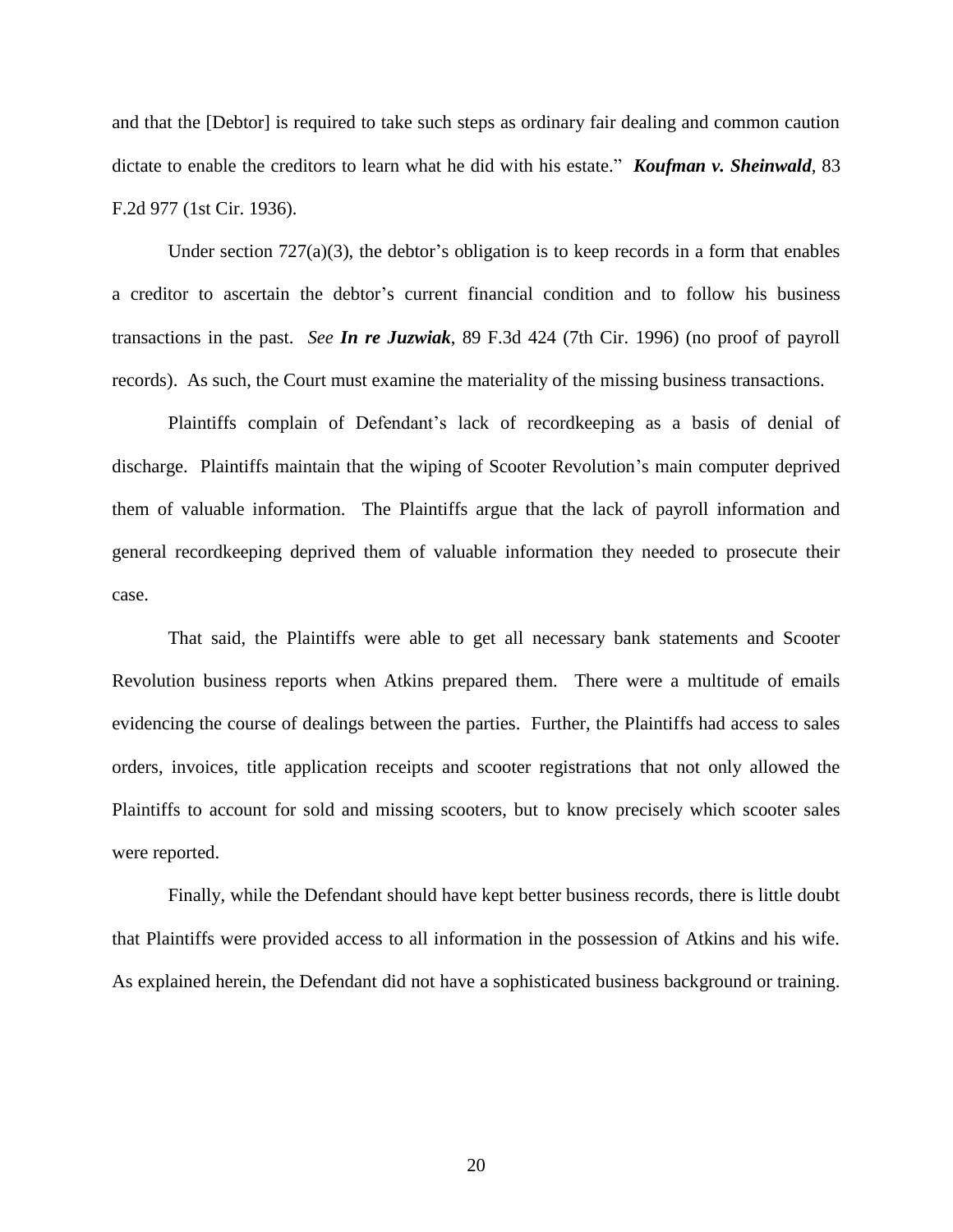The Court finds that the missing business records were not so material that the Plaintiffs were unable to conduct their case. As such, the Plaintiffs' claims under  $\S 723(a)(3)$  are denied.<sup>3</sup>

## Section  $727(a)(4)$

11 U.S.C.  $\S 727(a)(4)(A)$  provides that "[t]he court shall grant the debtor a discharge, unless . . . the debtor knowingly and fraudulently, in or in connection with the case . . . made a false oath or account.  $\ldots$ " Plaintiffs allege that Debtor made a number of omissions and/or false statements in his sworn Schedules of Assets and Liabilities and Statement of Financial Affairs, each of which will be discussed in detail below.

In general,

 $\overline{a}$ 

[t]he purpose of Chapter Seven of the Bankruptcy Code is to give individual debtors a "fresh start," and the heart of this goal is embodied in  $\S 727$ 's discharge provisions. *See, e.g.,* S.Rep. No. 989, 95th Cong., 2d. Sess. 7 (1978), reprinted in 1978 U.S. Code Cong. & Admin. News 5787, 5793. "The discharge provisions require the court to grant the debtor a discharge of all his debts except for very specific and serious infractions on his part." *Id.* 

*In re Ichinose*, 946 F.2d 1169, 1172 (5th Cir. 1991).

Consistent with this general approach, it is the Plaintiff who has the burden of proving an objection to discharge under  $\S 727(a)(4)(A)$ . **Beaubouef**, 966 F.2d at 178. "The elements of an objection to discharge under  $\S 727(a)(4)(A)$  must be proven by a preponderance of the evidence." **Id.** Those elements are: " $(1)$  [the debtor] made a statement under oath; (2) the statement was false; (3) [the debtor] knew the statement was false; (4) [the debtor] made the statement with fraudulent intent; and (5) the statement related materially to the bankruptcy case.'‖ *In re Pratt*, 411 F.3d 561, 566 (5th Cir. 2005), *quoting Beaubouef*, 966 F.2d at 178. "An omission of an asset can constitute a false oath." *Id.* 

<sup>&</sup>lt;sup>3</sup> Curiously, the chapter 7 trustee found no reason for objection under § 727(a) and, specifically, § 727(a)(3). Notably, no taxing authority complained of the Defendant's recordkeeping.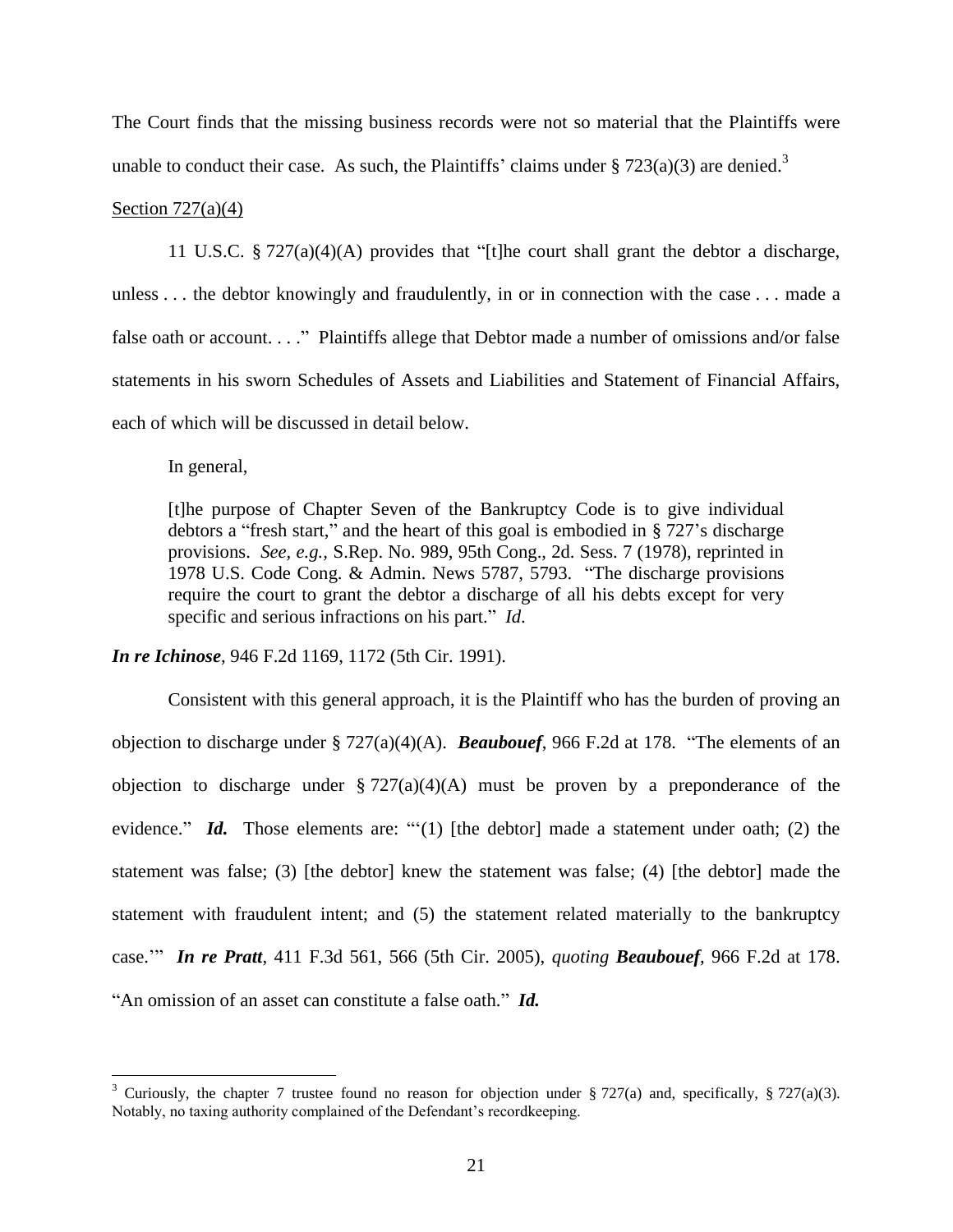Moreover, "Bankruptcy Courts have not construed  $\S 727(a)(4)$  generally to impose strict liability for the schedules and false statements." **Interfirst Bank Greenville, N.A., v. Morris (In** *re Morris)*, 58 B.R. 422, 427 (Bankr. N.D. Tex. 1986) (McGuire, J.). Innocent mistakes and inadvertence are generally not sufficient to result in denial of a discharge. *See e.g., Mozeika v. Townsley (In re Townsley)*, 195 B.R. 54, 65 (Bankr. E.D. Tex. 1996) (Sharp, J.) ("The denial of a discharge under § 727(a)(4)(A) cannot be imposed where the false statement was the result of a simple or honest mistake or inadvertence. Rather, to sustain an objection to discharge under this section, the debtor must have willfully made a false statement with intent to defraud his creditors.").

A debtor need not have acted deliberately to deceive, however. *Beaubouef*, 966 F.2d at 178 ("It makes no difference that [the debtor] does not intend to injure his creditors when he makes a false statement. Creditors are entitled to judge for themselves what will benefit, and what will prejudice, them."), *quoting In re Chalik*, 748 F.2d 616, 618 (11th Cir. 1984). The requisite intent can be shown by establishing that the debtor acted with reckless disregard for the truth, which can be proven by circumstantial evidence. *In re Sholdra*, 249 F.3d 380, 382 (5th Cir.), *cert. denied*, 534 U.S. 1042 (2001) ("statements made with fraudulent intent–or reckless indifference to the truth . . . can be proven by circumstantial evidence"); *Beaubouef*, 966 F.2d at 178 ("the existence of more than one falsehood, together with [the debtor's] failure to take advantage of the opportunity to clear up all inconsistencies and omissions when he filed his amended schedules, constituted reckless indifference to the truth and, therefore, the requisite intent to deceive"); *accord, Ford v. Mellon Fin. Serv. Corp.* (*In re Ford*), 1986 WL 14997, \*4 (S.D. Tex.) ("When impeached, Debtor candidly admitted that expediency motivated the deception. Such reckless disregard for the truth is circumstantial evidence of the requisite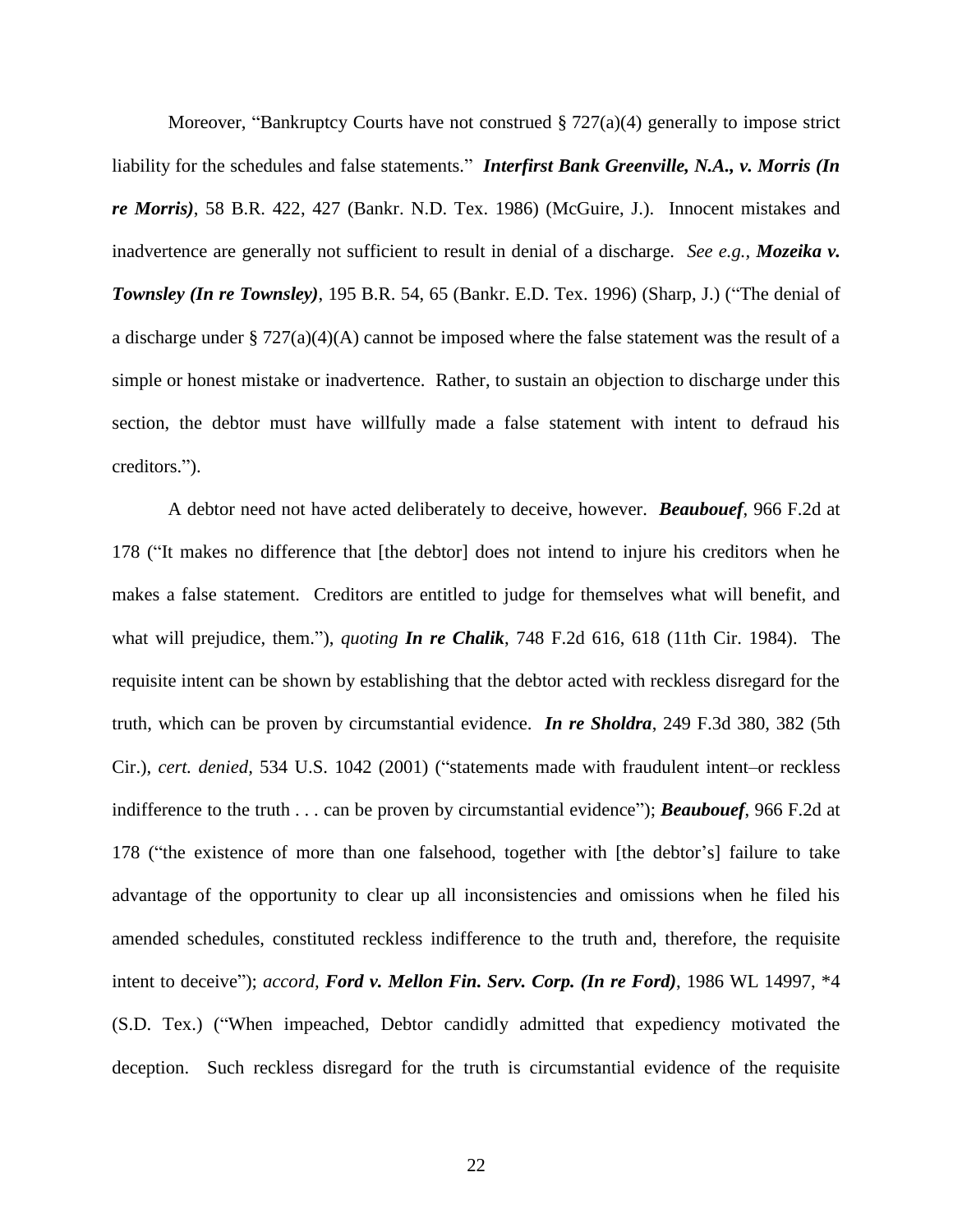fraudulent intent and will alone support denial of discharge."); *In re Sullivan*, 204 B.R. 919, 942-43 (Bankr. N.D. Tex. 1997) (Abramson, J.) ("A series of even innocent mistakes or omissions can constitute evidence of a pattern of reckless disregard for the truth. . . . Thus, courts look at the circumstances surrounding the omissions to determine whether they were intentional."), citing *Morris*, 58 B.R. at 428.

The Plaintiffs identify three of the Debtor's responses in his Schedules or Statement of Affairs that they claim are either false or so incomplete that they constitute a false oath and, when those three items are taken together, warrant denial of his discharge. There is no dispute that each of these responses are statements made under oath. **Beaubouef**, 966 F.2d at 178 ("It is undisputed that the schedules filed by [the debtor] constitute statements under oath within the meaning of  $\S 727(a)(4)(A)$ . Bankruptcy Rule 1008 requires that '[a]ll petitions, lists, schedules, statements of financial affairs, [etc.] shall be verified or contain an unsworn declaration as provided in 28 U.S.C. § 1746.'‖), citing 4 *Collier on Bankruptcy* ¶ 727.04[1], at 727-59 (15th ed. 1992). Whether the Plaintiffs have satisfied their burden of establishing the other elements of a  $727(a)(4)(A)$  action is, however, hotly disputed.

The Plaintiffs cite to the following misstatements and/or omissions as a basis for the denial of discharge under § 727(a)(4). First, Plaintiffs assert that Atkins filed a proof of claim for unpaid wages in the Scooter Revolution case in the amount of \$54,150. (P-82.) Second, Plaintiffs point to Atkins' deposition that he was uncertain as to the amount of his unpaid wages -- somewhere between \$25,000 to \$35,000. Third, in the Scooter Revolution Statement of Financial Affairs, Atkins is listed as having a claim for unpaid wages in the amount of \$1,050. (P-85.)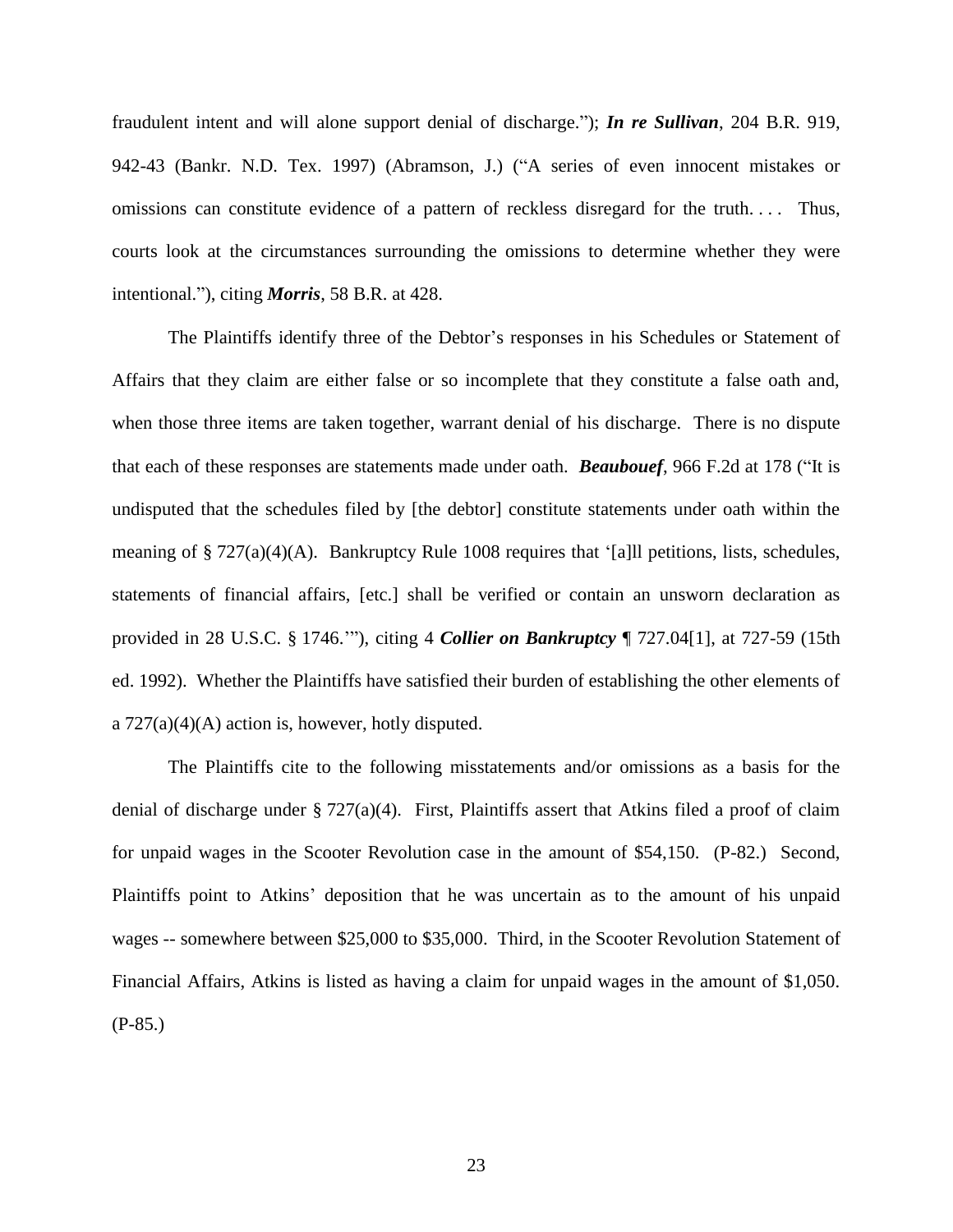Plaintiffs argue that the Court should focus on the materiality of the statements and if it bears a relationship to the debtor's business transactions or estate. *Partners in Family Medicine P.A v. Nolen (In re Nolen)*, Adversary No. 07-01008 (Bankr. W.D. Tex. December 18, 2007). As an initial matter, the Court notes that both the Defendant and his wife filed proofs of claim one day after the bar date. The Trustee in Scooter Revolution moved to have the claims treated as late filed unsecured claims (doc. #42). The Court signed an Order which re-classified Defendant's and his wife's proof of claims as late filed unsecured claims (doc. #43). As such, Defendant and his wife could not receive any distribution on their claim until all other claims (including Plaintiffs) were paid in full.

The Court finds that the Plaintiffs have not met their burden under section  $727(a)(4)$ . While the Court does not condone lackluster recordkeeping or the Defendant's inability to determine correctly his unpaid wages, the omissions and misstatements are not material to denying the Defendant's discharge under section 727(a)(4). As noted, the Defendant did not profit by his purported misconduct. Further, there is no dispute that Defendant did not use a payroll service and apparently paid employees with cash. Nonetheless, the Court's docket does not indicate any wage claims other than Defendant's. Further, Defendant's inconsistent statements regarding his unpaid wages has no effect or relevance to his misrepresentations to Plaintiffs about scooter sales because there is no evidence that Defendant paid himself a salary in lieu of making note payments to the Plaintiffs. In sum, while the proof of claims may have been incorrect, their materiality to the Plaintiffs' claims under section 523 and 727 is not a basis for denial of discharge under section 727(a)(4).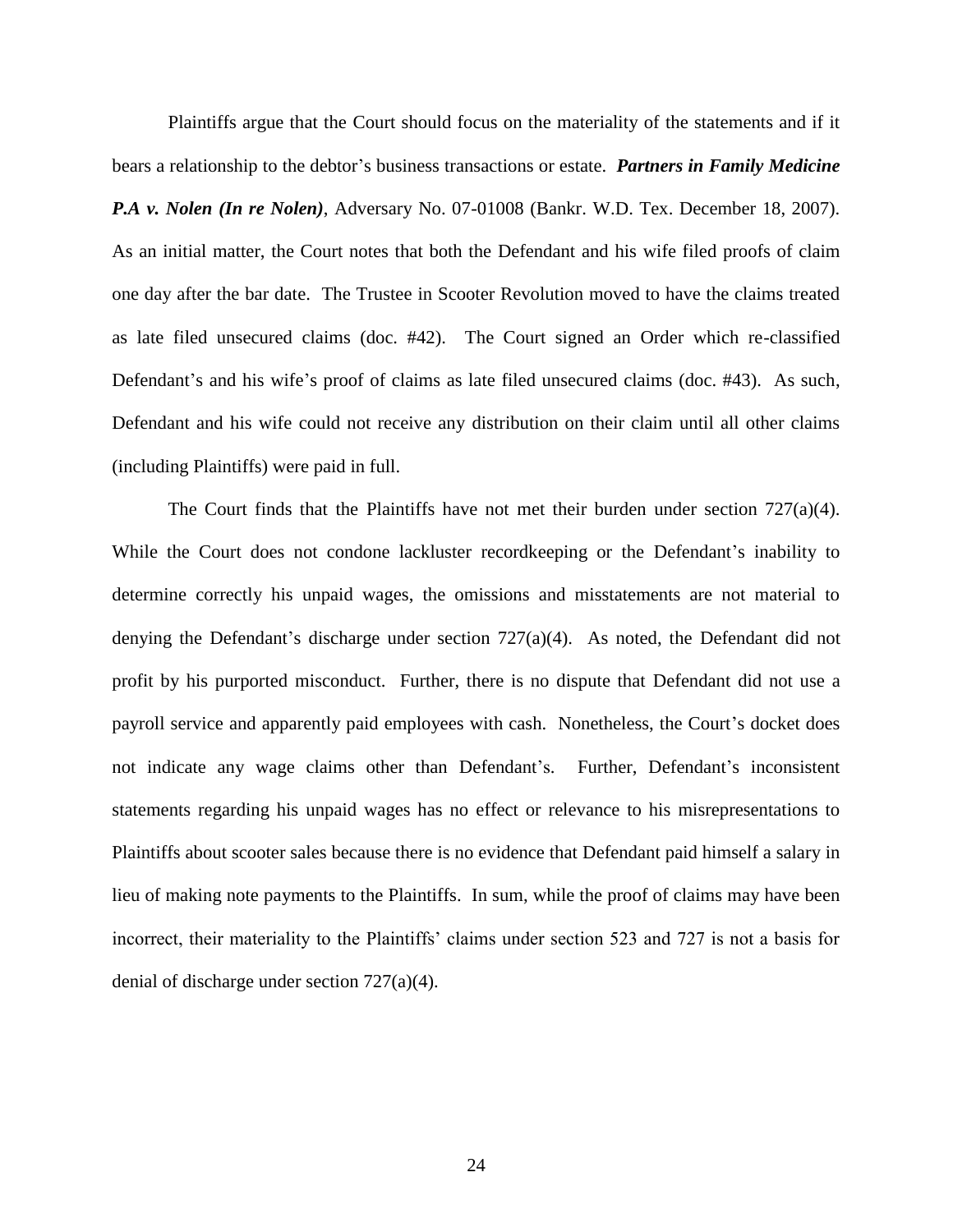#### Section  $727(a)(5)$

Section  $727(a)(5)$  provides in relevant part that a debtor will be denied a discharge where the debtor fails to explain satisfactorily the loss of assets or deficiency of assets to meet the debtor's liabilities. Section  $727(a)(5)$  does not require specific allegations of fraud but does require that the Plaintiff identify which assets have been lost. *See Nof v. Gannon*, 173 B.R. 313 (Bankr. S.D.N.Y. 1994) (denial of discharge warranted on fraudulent withholding of information).

The initial burden is on Plaintiffs to show some evidence that assets have been lost and then for the debtor to explain what happened to the assets. *See Chalik v. Moorefield (In re Chalik)*, 748 F.2d 616 (11th Cir. 1984) (*per curiam*) (denial of discharge warranted for failure to explain loan of \$130,000 to debtor). The burden on the debtor is to explain satisfactorily to the Court what has happened because the debtor has access to the operative facts. *Poolquip-McNeme, Inc. v. Hubbard (In re Hubbard)*, 96 B.R. 739 (Bankr. W.D. Tex. 1989).

Plaintiffs carefully and persuasively identified specific assets (scooter inventory, cash) that were sold or dissipated for which the Defendant could not explain their loss. First, the Plaintiffs not only showed that Defendant did not order the 337 scooters as required under Note Three, but the Defendant could not explain the disappearance of roughly \$68,000 in loan proceeds that were not remitted as payment for the scooters. Defendant acknowledged as much in the amendment to Note Three. (P-4.) The Defendant provided no proof that there ever was additional scooter inventory to collateralize Note Three. Also, as detailed in the chart contained herein, the Defendant sold certain scooters and never reported the sales to the Plaintiffs. The evidence for the sale of the scooters are contained in Plaintiffs' exhibits regarding sales orders, title application receipts, invoice and registration and title information. (P-105, 125-28, 130,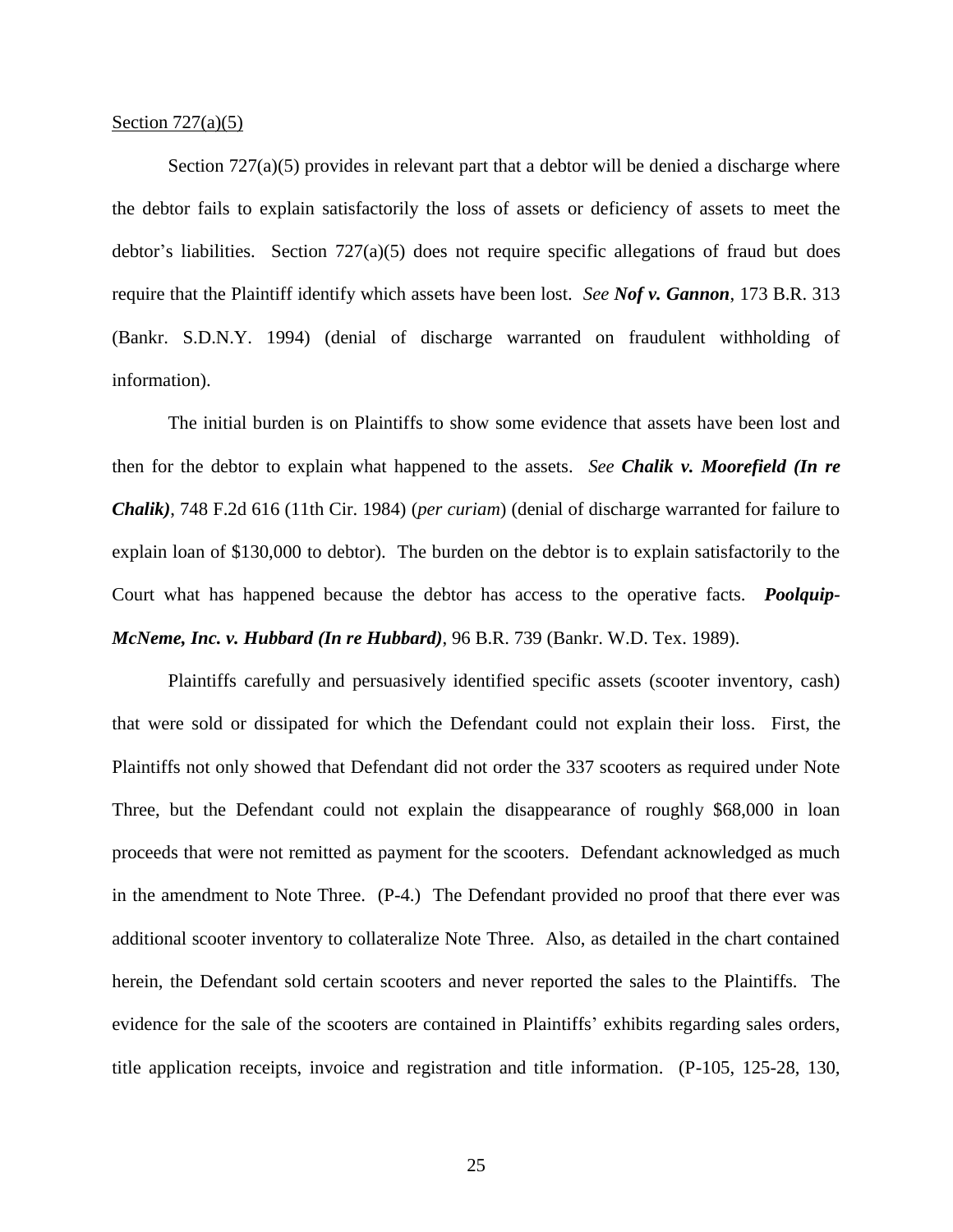131, 132, 133-39.) *See McBee v. Sliman*, 512 F.2d 504 (5th Cir. 1975) (failure to explain loss of \$14,000 cash resulted in denial of discharge).

The Plaintiffs demonstrated that there were transfers of money between the Defendant and his wife's personal accounts and Scooter Revolution's account, without explaining why the transfers were made, or what happened to the money after the transfers were made. Further, as discussed herein, the Defendant made a number of purchases for personal items from the Scooter Revolution account that bore no relationship to the business' operations. The personal items purchased were done in contravention of the Note Three limitations on how the loan proceeds could be spent. As the Court has already noted, the issue in this case was not a lack of complete records, but based on the bank statements, the Defendant had no credible or satisfactory explanation for how or why transfers for payments from Scooter Revolution's were legitimate or necessary business expenses. As such, the Court finds that the Defendant has failed to explain satisfactorily purchases for personal items, transfers of money or sales of scooter inventory. The Defendant's discharge is denied under Section 727(a)(5).

### Section  $523(a)(2)(A&B)$

(a) A discharge under section 727 . . . does not discharge an individual debtor from any debt—

(2) for money, property, services, or an extension, renewal, or refinancing of credit, to the extent obtained, by—

(A) false pretenses, a false representation, or actual fraud, other than a statements respecting the debtor's or an insider's financial condition;

- (B) use of a statement in writing—
	- (i) that is materially false;
	- (ii) respecting the debtor's or an insider's financial condition;

(iii) on which the creditor to whom the debtor is liable for such money, property, services, or credit reasonably relied; and

(iv) that the debtor caused to be made or published with the intent to deceive; or

(4) for fraud or defalcation while acting in a fiduciary capacity, embezzlement, or larceny; [or]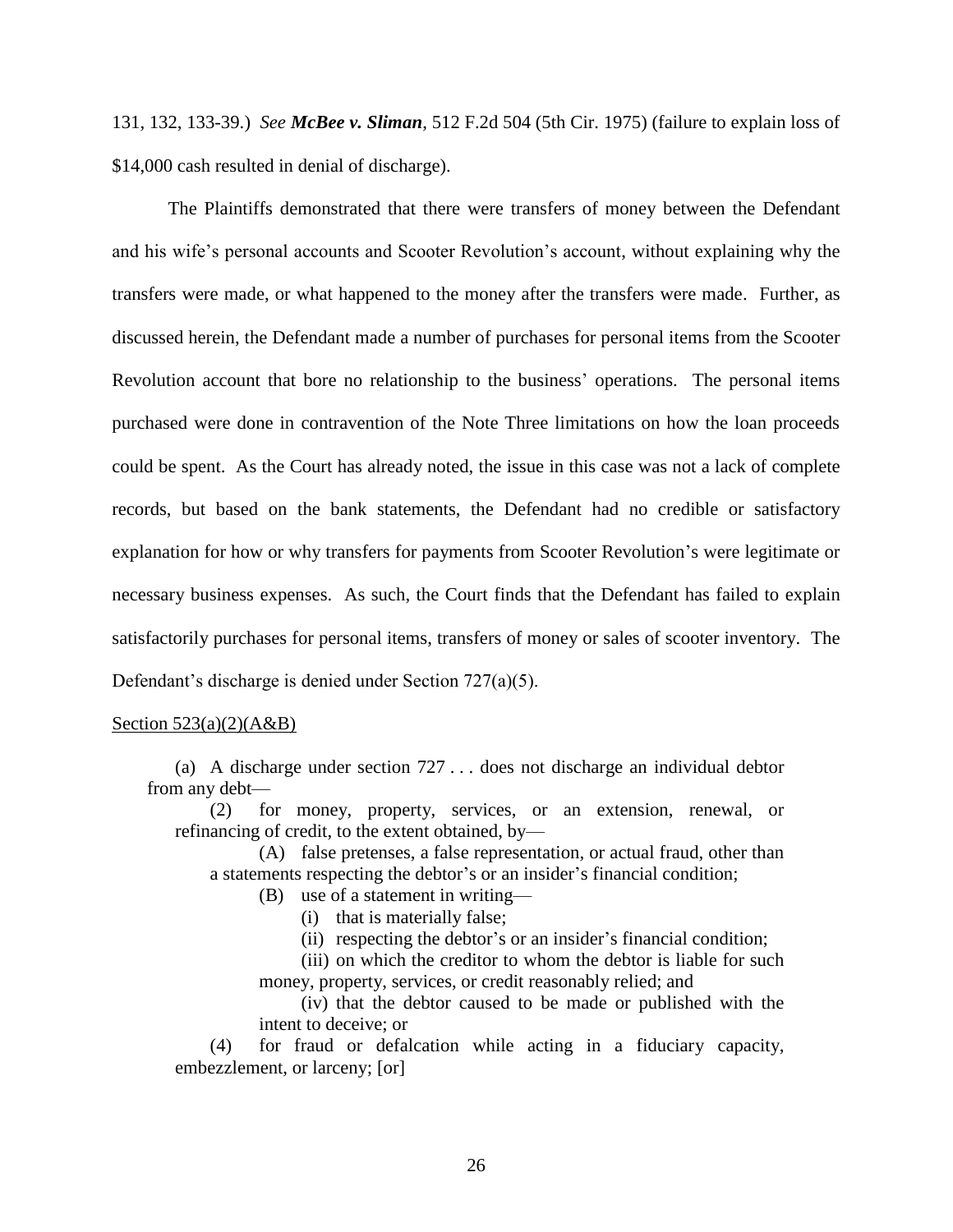(6) for willful and malicious injury by the debtor to another entity or to the property of another entity.

The Tenth Circuit has explained that the difference between section  $523(a)(2)(A)$  and

 $523(a)(2)(B)$  may be explained as follows:

Specifically, 11 U.S.C.  $\S 523(a)(2)(A)$  states that a debt obtained by "false pretenses, a false representation, or actual fraud" is not dischargeable. However, § 523(a)(2)(A) contains an exception: If a debt is obtained by a false oral "statement respecting the debtor's ... financial condition," the debt is dischargeable. By contrast, 11 U.S.C.  $\S$  523(a)(2)(B) states that a debt obtained by a false written statement "respecting the debtor's ... financial condition" is not dischargeable, provided certain conditions are met.

*Materials Prod. Int'l, Ltd. v. Ortiz (In re Ortiz)*, 441 B.R. 73 (W.D. Tex. 2010), citing *Cadwell* 

*v. Joelson (In re Joelson)*, 427 F.3d 700, 704 (10th Cir. 2005).

The Tenth Circuit noted that both section  $523(a)(2)(A)$  and  $523(a)(2)(B)$  use the phrase "respecting the debtor's ... financial condition" and that both sections were enacted as part of the original statute. *Id*. The Tenth Circuit then noted that although (A) and (B) use similar language, Section  $523(a)(2)(A)$  provides that a false oral statement respecting the debtor's financial condition is dischargeable, while Section 523(a)(2)(B) provides that a debt obtained by a false written statement of the same version is not dischargeable. *Id*. Therefore, whether the statement is oral or written may determine if the statement is dischargeable. *Id*.

The Tenth Circuit also noted that:

The phrase "respecting the debtor's  $\ldots$  financial condition" has a range of potential meanings. . . . [M]any of the courts who have considered this issue refer to as the "broad interpretation," a statement "respecting the debtor's . . . financial condition" is any communication that has a bearing on the debtor's financial position. *Id.* citing *Skull Valley Band of Goshute Indians v. Chivers (In re Chivers)*, 275 B.R. 606, 614 (Bankr. D. Utah 2002). Thus, the broad interpretation posits that a communication addressing the status of a single asset or liability qualifies as "respecting the debtor's . . . financial condition." *See id.* 

Under what courts refer to as the "strict interpretation," a statement "respecting the debtor's  $\dots$  financial condition" is any communication that presents an overall picture of the debtor's financial position. *Id.* at 615. This interpretation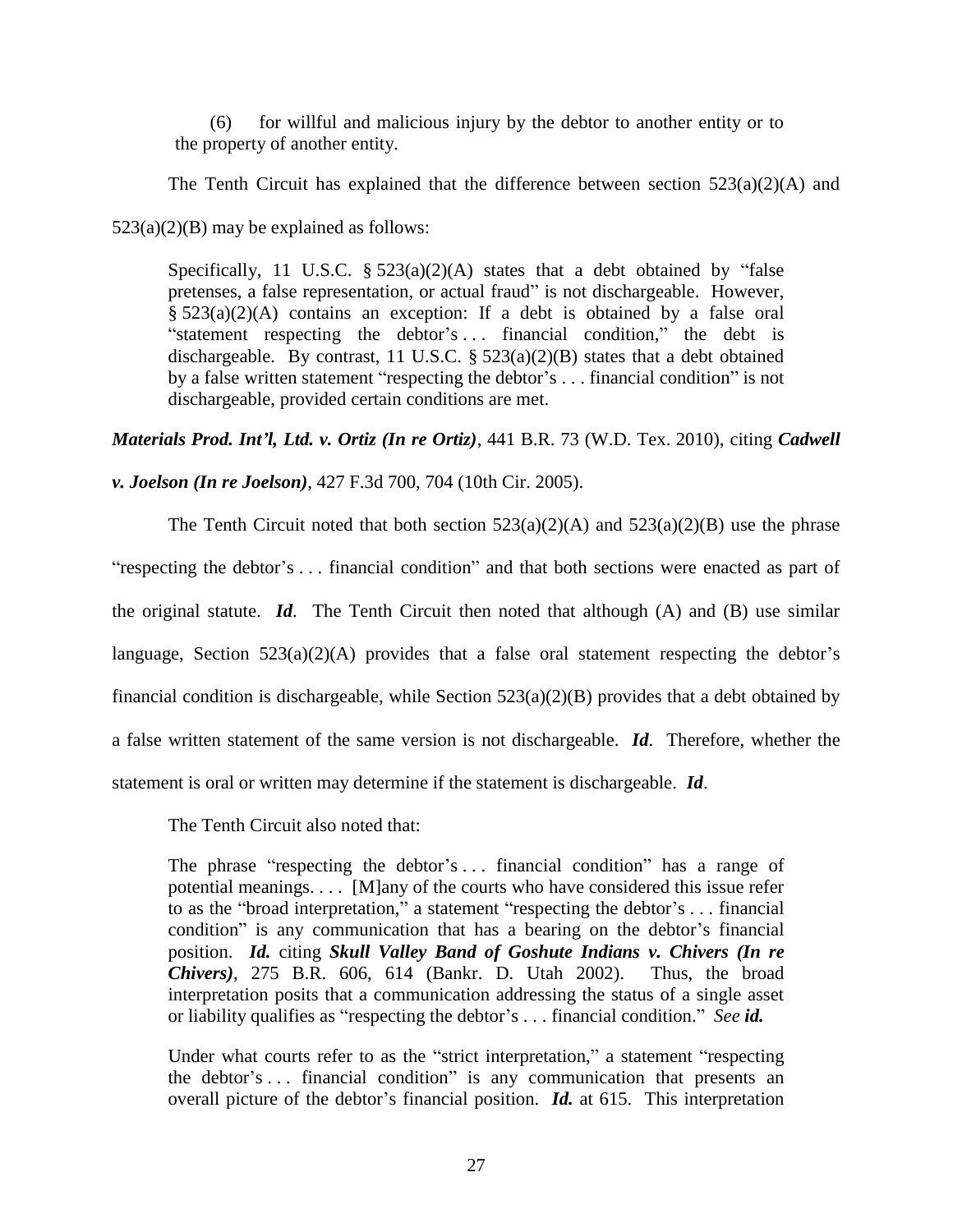limits statements "respecting the debtor's ... financial condition" to communications that purport to state the debtor's overall net worth, overall financial health, or equation of assets and liabilities. *See id.*

Subsections § 523(a)(2)(A) and (a)(2)(B) define similar, *but nevertheless different*, causes of action. *See Field v. Mans*, 516 U.S. 59, 64 (1995) ("11 U.S.C. § 523(a) . . . carries 16 subsections setting out categories of nondischargeable debts [and t]wo of these are debts traceable to falsity or fraud or to a materially false financial statement, as set out in  $\S 523(a)(2) \ldots$ " (emphasis added). The Supreme Court in *Field v. Mans* reviewed the independent histories of the two provisions and noted the "significance of a historically persistent textual difference between the substantive terms in §§  $523(a)(2)(A)$  and (B)[, in that] the former refer to common law torts, and the latter do not."  $Id$  at 68-69. The Court then described  $\S 523(a)(2)(A)$  and  $\S 523(a)(2)(B)$  as:

two close statutory companions barring discharge. One applies expressly when the debt follows a transfer of value or extension of credit induced by falsity or fraud (not going to financial condition), the other when the debt follows a transfer or extension induced by a materially false and intentionally deceptive written statement of financial condition upon which the creditor reasonably relied.

The import of sections  $523(a)(2)(A)$  and  $523(a)(2)(B)$  is that the Defendant made a false statement (written or oral) that fraudulently induced the Plaintiffs into extending credit. As an initial matter, there was no evidence provided at trial about Defendant's oral statements to Plaintiffs that purportedly induced them into making a loan to Defendant.

More importantly, there was no evidence that was provided at trial, or in written documents, that demonstrates that the Defendant provided any document that induced Plaintiffs to loan him money. Rather, the evidence was clear that based upon the friendship between Plaintiffs (primarily MDR) and Defendant, and their mutual interest of starting a business together, was the basis for lending money to Defendant. The Plaintiffs did not ask for any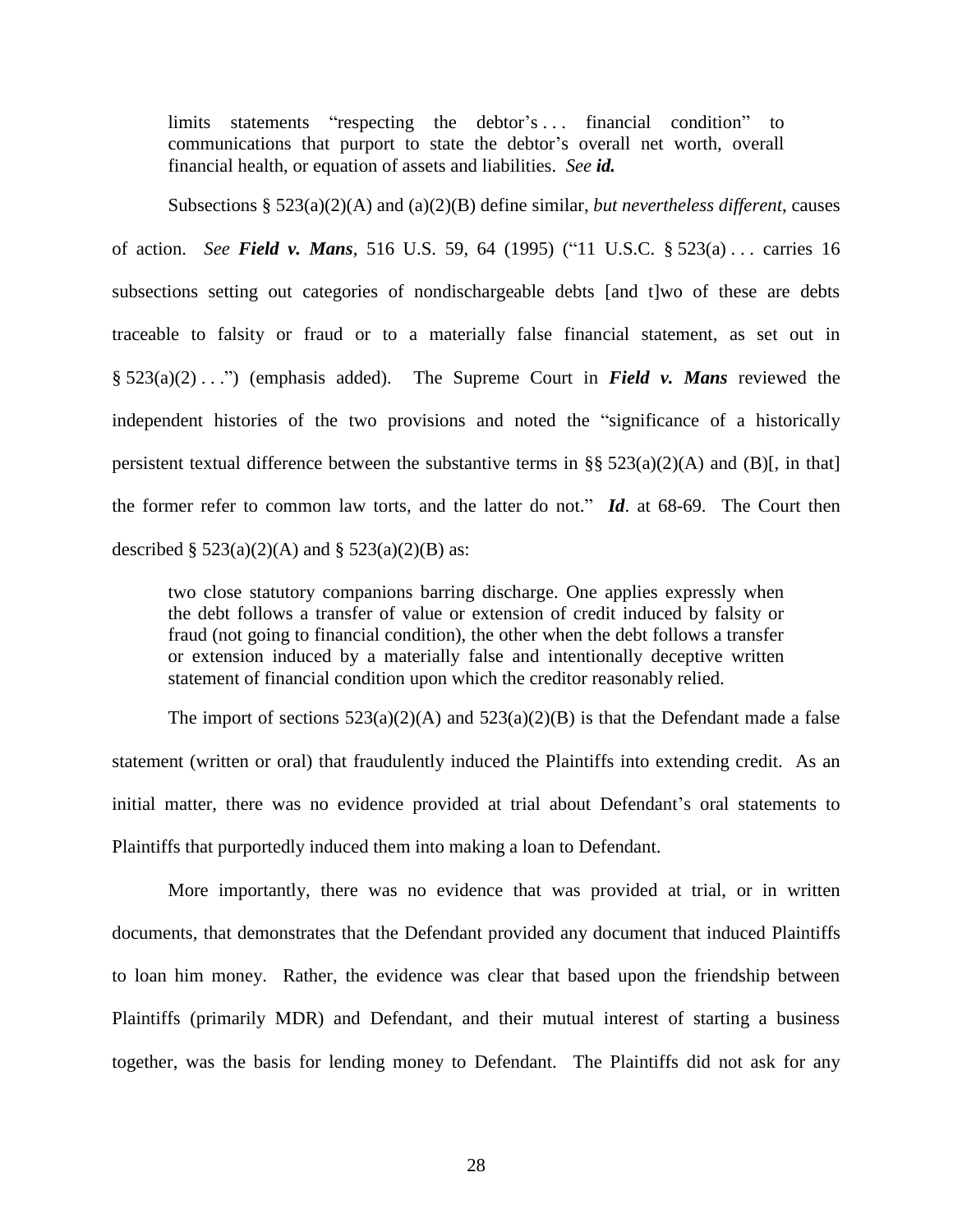financial statements from Defendant or rely on any written documents in loaning money to Defendant. In sum, there was no inducement or reliance through fraud or written documents.

## Section  $523(a)(4)$

Section  $523(a)(4)$  does not discharge an individual debtor from any debt "for fraud or defalcation while acting in a fiduciary capacity, embezzlement or larceny. *Walser v. Texas Music Group, Inc., et al. (In re Antone's Records, Inc.)*, 445 B.R. 758 (Bankr. W.D. Texas 2011).

## Breach of Fiduciary Duty

In *Antone's*, this Court held that a breach of fiduciary duty may only occur if a fiduciary relationship existed. *Id.* at 780. A fiduciary relationship may be based on formal or informal relations in which one person places a special confidence in another who, in equity and good conscience, is bound to act in good faith and with due regard for the interest of the person placing the confidence. *See Texas Bank & Trust Co. v. Moore*, 595 S.W.2d 502, 507 (Tex. 1980); *Lacy v. Ticor Title Ins. Co.,* 794 S.W.2d 781, 788 (Tex. App.—Dallas 1990), writ denied, 803 S.W.2d 265 (Tex. 1991). The Fifth Circuit has held that a fiduciary duty is one of special trust or confidence arising prior to and apart from the transaction in question. *In re Monnig's Dept. Store*, 929 F.2d 197 (5th Cir. 1991).

### Informal Fiduciary Relationship

An informal fiduciary relationship may be created where a "special confidence" is placed in one person who "is bound to act in good faith and with due regard to the interests of the one reposing confidence.‖ *Antone's* at 782, citing *Texas Bank*, 595 S.W.2d at 507. Whether there is an informal fiduciary relationship is a question of fact based on the circumstances surrounding a "moral, social, domestic, or purely personal relationship." *Thigpen v. Locke*, 363 S.W.2d 247,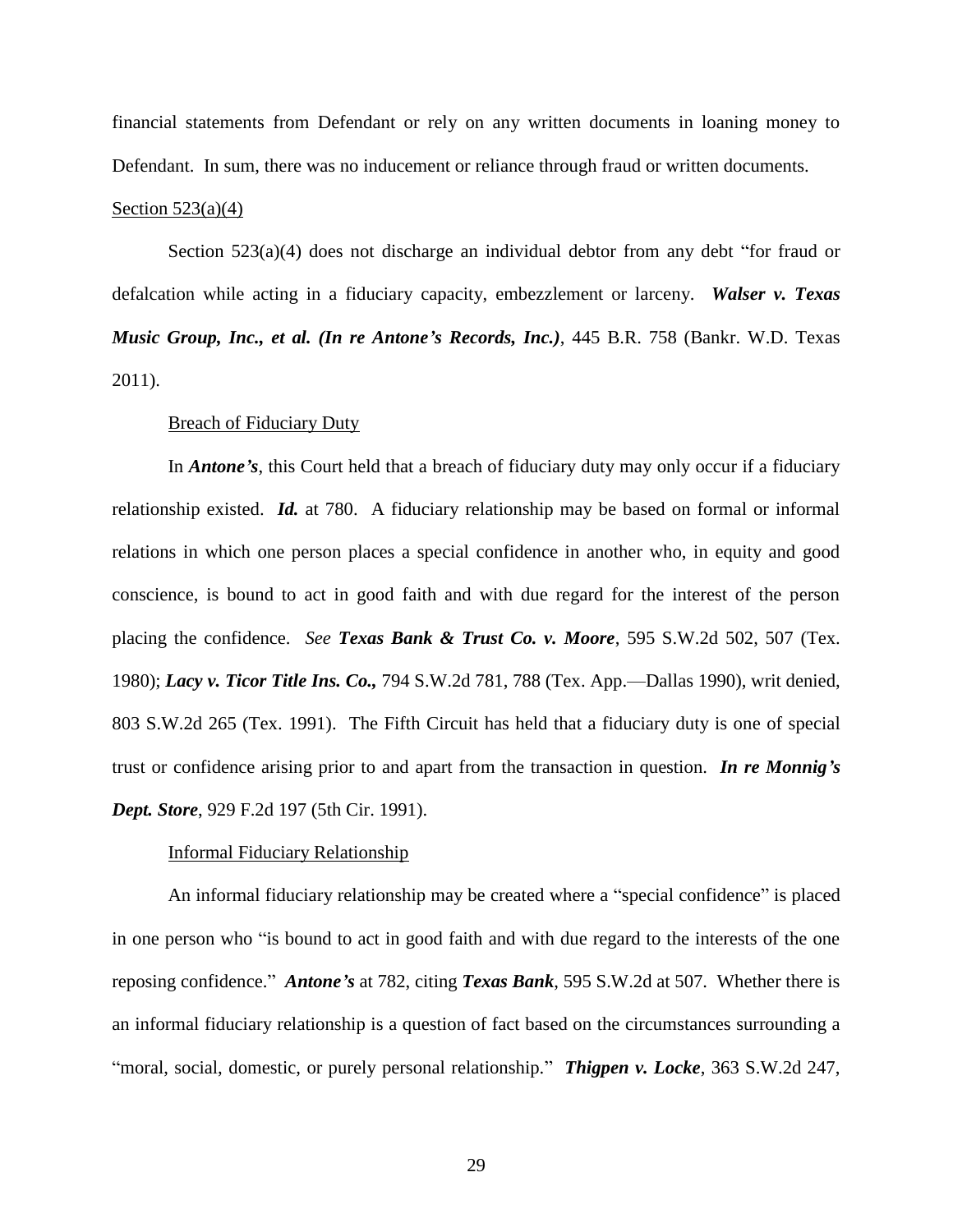253 (Tex. 1962). Further, an implied or technical trust can give rise to a fiduciary duty. *In re Nazarko*, 2008 Bankr. Lexis 262 (Bankr. E.D. Tex., January 31, 2008).

The Fifth Circuit has defined "defalcation" as a willful neglect of duty, even if not accompanied by fraud or embezzlement. *In re Schwager,* 121 F.3d 177, 184 (5th Cir. 1997). Moreover, a willful neglect of fiduciary duty can constitute a defalcation. *Id.* at 185. Embezzlement is defined as the "fraudulent appropriation of property by a person to whom such property has been entrusted or into whose hands it has lawfully come." **In re Miller**, 156 F.3d 598, 602 (5th Cir. 1998).

The record is clear and both parties acknowledged and testified that there had been a close friendship that pre-dated Plaintiffs' extension of credit to Defendant. In fact, the reason that Plaintiffs gave Defendant the loans was because they were close personal friends and that Plaintiffs trusted Defendant. Nonetheless, each of the three loans to Defendant provided that the loans were made for business purposes, and that the loans could not be used for family, household or consumer purposes.  $(P-1 - P-3)^4$ 

The Defendant was loaned sufficient proceeds from Note Three (P-4) to buy 337 scooters, yet he knew when he placed the order with Flyscooters LLC that he would only order 290 scooters. (P-97.) He admitted as much at his deposition. (Atkins Depo., p. 41/II 15-18.) Atkins memorialized the terms of repayment – 30% upfront, 70% when the inventory arrived in the United States – telling the Plaintiffs that the Note Three loan proceeds would be used to purchase the 337 scooters. (P-150, P-151, P-152.) The fact that Atkins did not buy the full

 $\overline{a}$ 

<sup>&</sup>lt;sup>4</sup> The Defendant argued that because the Plaintiffs did not file a UCC-1 financing statement until sometime after the notes were negotiated, that the Plaintiffs' security interest in the scooter inventory was not properly perfected. That is not correct. The delay in filing the UCC-1 only affects priority of security interests. Generally, a security interest attaches to collateral when: (1) a debtor authenticates a security agreement that provides a description of the collateral; (2) the secured party gives the debtor value for the security interest; and (3) the debtor has rights in the collateral. TEX. BUS. & COM. CODE ANN. § 9.203(b) (Vernon 2002 and Supp. 2005.)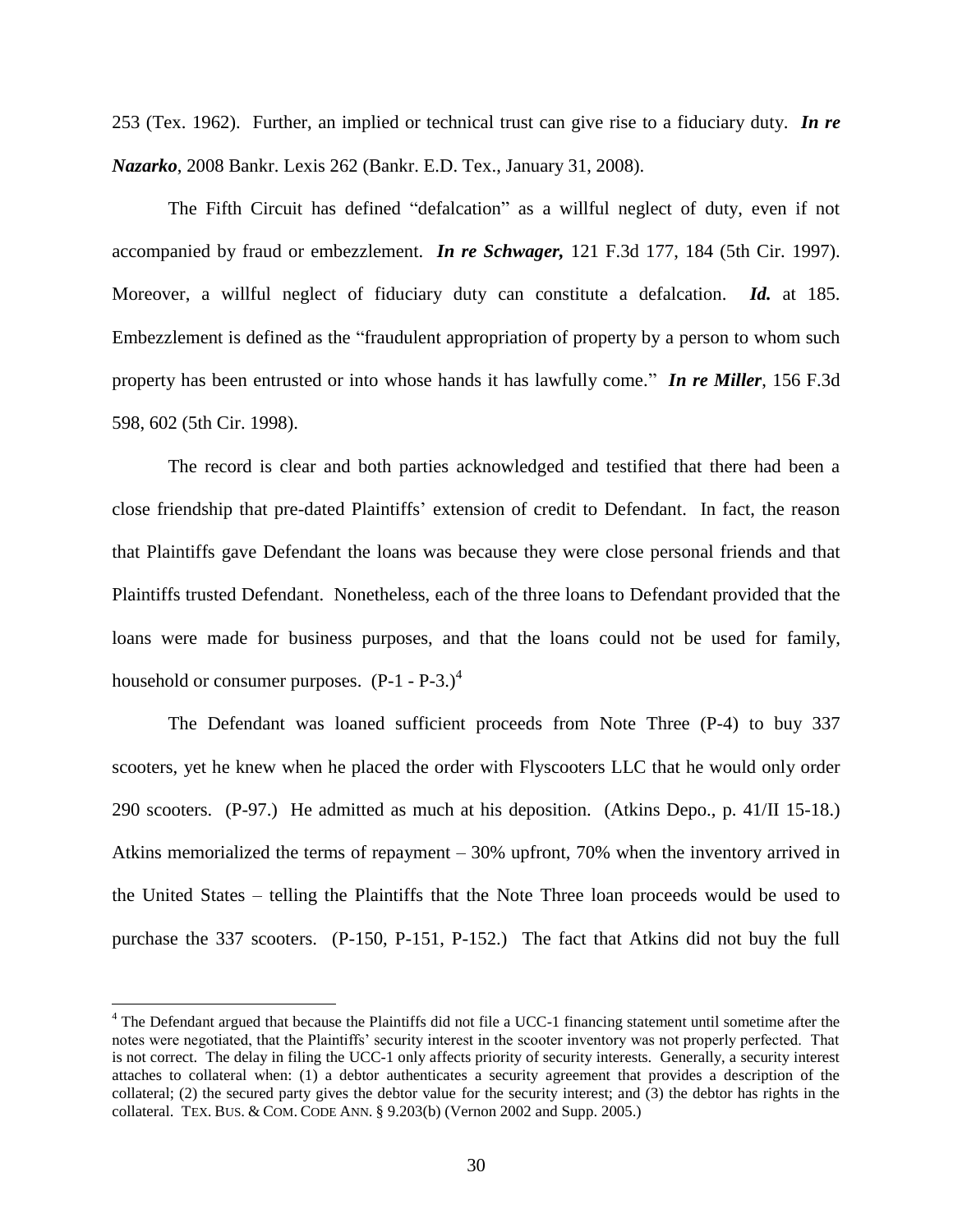inventory of 337 scooters and only purchased 290 scooters, and that he admitted using the loan proceeds for non-business purposes was acknowledged in the amendment to Note Three. (P-4.)

The Defendant breached his fiduciary duty to the Plaintiffs when he did not purchase the 337 scooters as required by Note Three. He committed defalcation when he failed to use note proceeds to pay for the scooters and did not retain the proceeds to pay Plaintiffs. During the time frame that Defendant could not account for the loan proceeds, he transferred money between the Scooter Revolution business account and his and his wife's personal accounts, and Defendant made numerous purchases for entertainment, personal items, food and beverages, and miscellaneous items. The Plaintiffs trusted Defendant to maintain their scooter inventory and operate their business with the money they lent Defendant. Instead, Defendant failed to account for scooter sales and did not report same to Plaintiffs. Defendant misappropriated Plaintiffs' money for his personal use. Plaintiffs have met their burden under section  $523(a)(4)$  and Defendant's debt to Plaintiffs is found to be non-dischargeable.

#### Section  $523(a)(6)$

Section  $523(a)(6)$  provides that an individual debtor will not get a discharge from any debt "for willful and malicious injury by the debtor to another entity or to the property of another entity." For the act to be willful and malicious "a debtor must have acted with 'objective substantial certainty or subjective motive' to inflict injury." *In re Williams*, 337 F.3d 504, 508-09 (5th Cir. 2003) (citing *In re Miller*, 156 F.3d 598, 603 (5th Cir. 1998)). Whether the acts were substantially certain to cause injury (the "objective test") is based on "whether the Defendant's actions, which from a reasonable person's standpoint were substantially certain to result in harm, are such that the court ought to infer that the debtor's *subjective* intent was to inflict a willful and malicious injury on the Plaintiff." *In re Powers*, 421 B.R. 326, 335 (Bankr.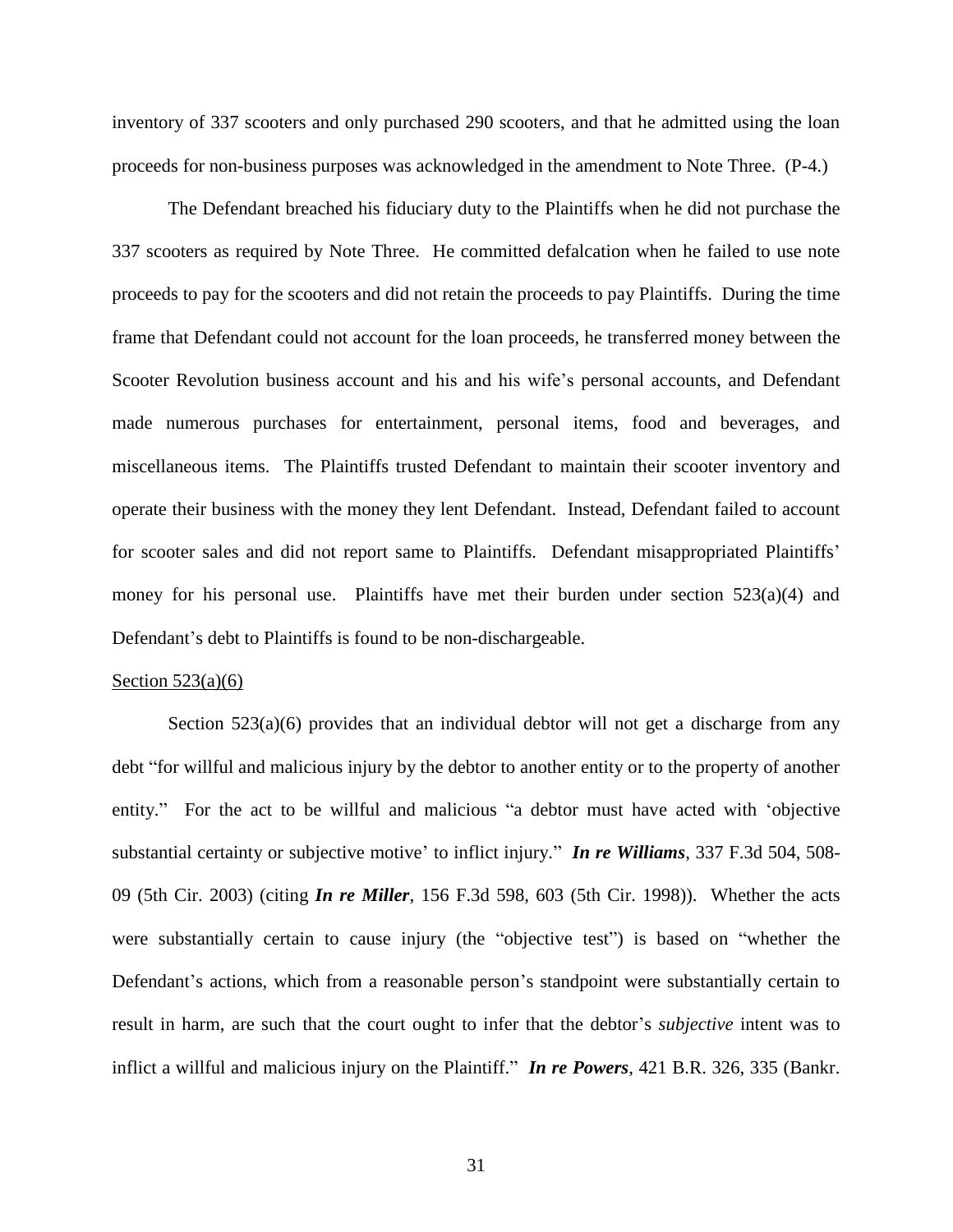W.D.Tex. 2009) (emphasis in original). A subjective motive to cause harm (the "subjective test") exists when a tortfeasor acts "deliberately and intentionally, in knowing disregard of the rights of another." *See In re Miller*, 156 F.3d at 605-06 (adopting the definition of "implied" malice" from *In re Nance*, 566 F.2d 602, 611 (1st Cir. 1977)).

The Supreme Court has determined that the word "willful" under Section  $523(a)(6)$ modifies the word "injury," indicating that a finding of nondischargeability requires a deliberate or intentional injury, not merely a deliberate act that results in injury. *Kawaauhua v. Geiger*, 523 U.S. 57, 61 (1998). In defining the term "malicious" under Section  $523(a)(6)$ , the Fifth Circuit holds that it means "implied malice," as opposed to "special malice." *In re Miller*, 156 F.3d at 605. "Implied malice" means "acts done with the actual intent to cause injury," whereas "special malice" requires a showing of a motive to harm. *Id.* The Fifth Circuit, in recognizing that the definition of implied malice is the same standard used by the Supreme Court for "willful" injury," held that a finding of implied malice can render a debt nondischargeable under Section 523(a)(6). *Id.* (discussing *Kawaauhua*, 523 U.S. 57).

The Defendant's conduct was not willful and malicious under the objective test. There was no evidence produced that showed that Defendant intended to harm Plaintiffs; it was that Defendant committed deliberate acts that resulted in an injury to Plaintiffs. The Defendant and his wife testified at length how sorry they were and that they did not mean or intend not to repay the Plaintiffs. Regrettably, like many persons in their situation, they unrealistically thought that their economic situation would improve just with the passage of time even though they had no plan to restructure their business operations other than to restructure their debt.

Under the subjective test, the Plaintiffs must show that the Defendant acted deliberately and intentionally with knowing disregard of the Plaintiffs' rights. The court finds the Plaintiffs